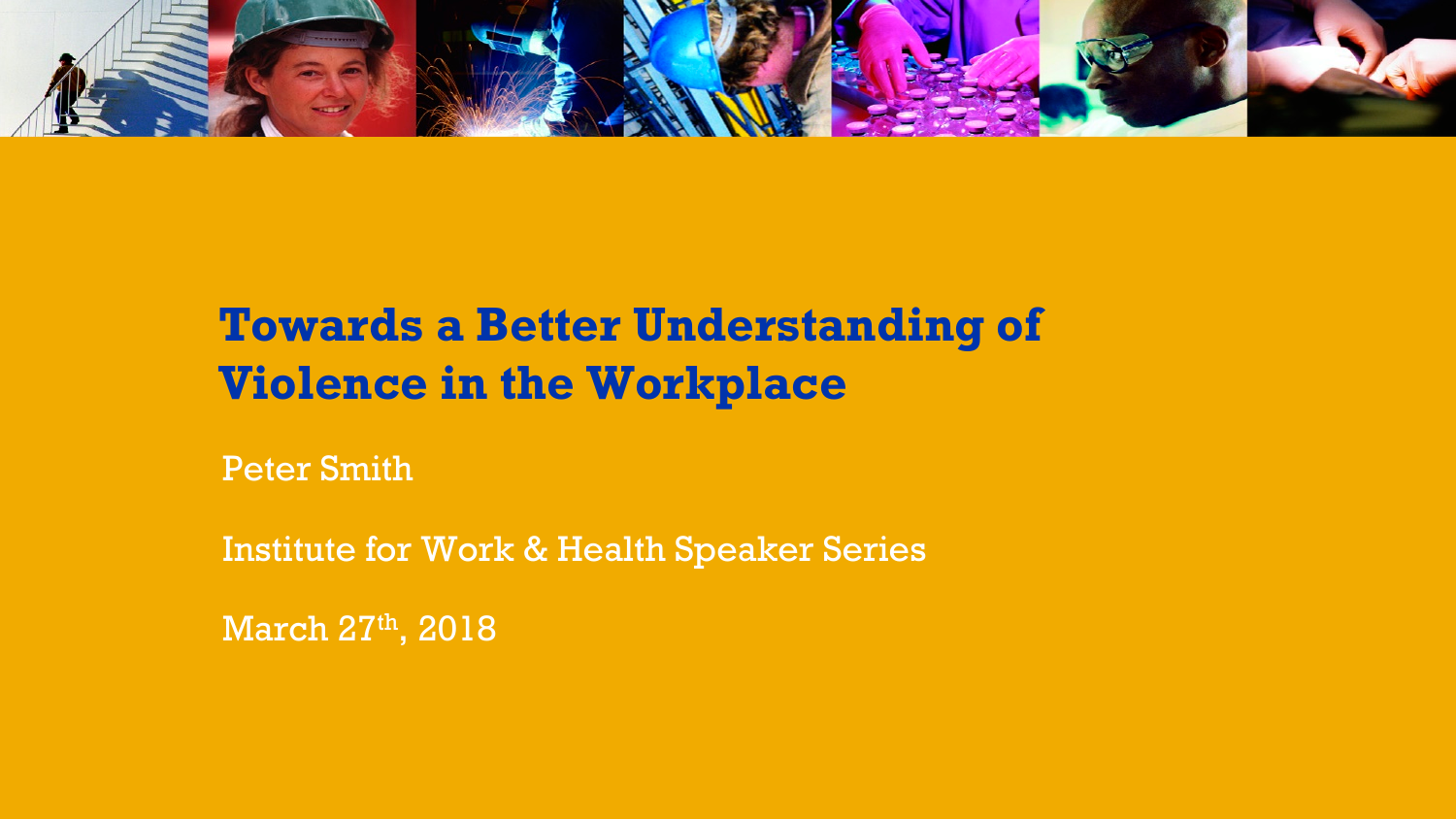

## **Acknowledgements**

The Institute for Work & Health operates with the support of the Province of Ontario.

The views expressed in this document are those of the authors and do not necessarily reflect those of the Province of Ontario.

Thanks to Stephanie Lanthier and Cynthia Chen for permission to share this work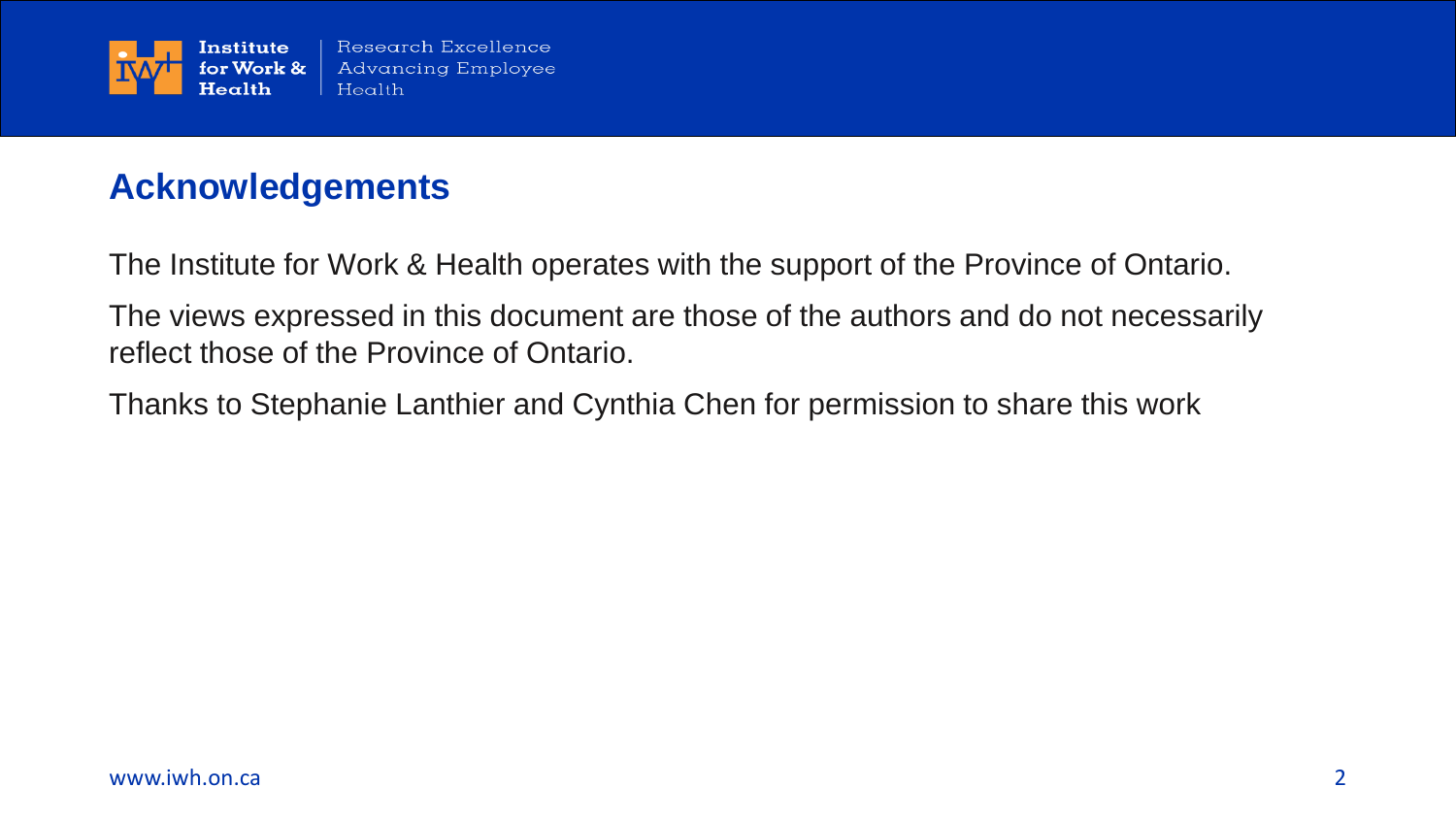

#### **Recent activity on workplace violence in Ontario**

#### **Bill 168 (June 15, 2010)**

Required employers to have policies and programs in place to deal with workplace violence, workplace harassment and domestic violence that may occur in the workplace.

Employers are required to:

- Have procedures in place for workers to report incidents
- Investigate incidents of workplace violence, harassment or threats of violence
- Give workers information about the policies and programs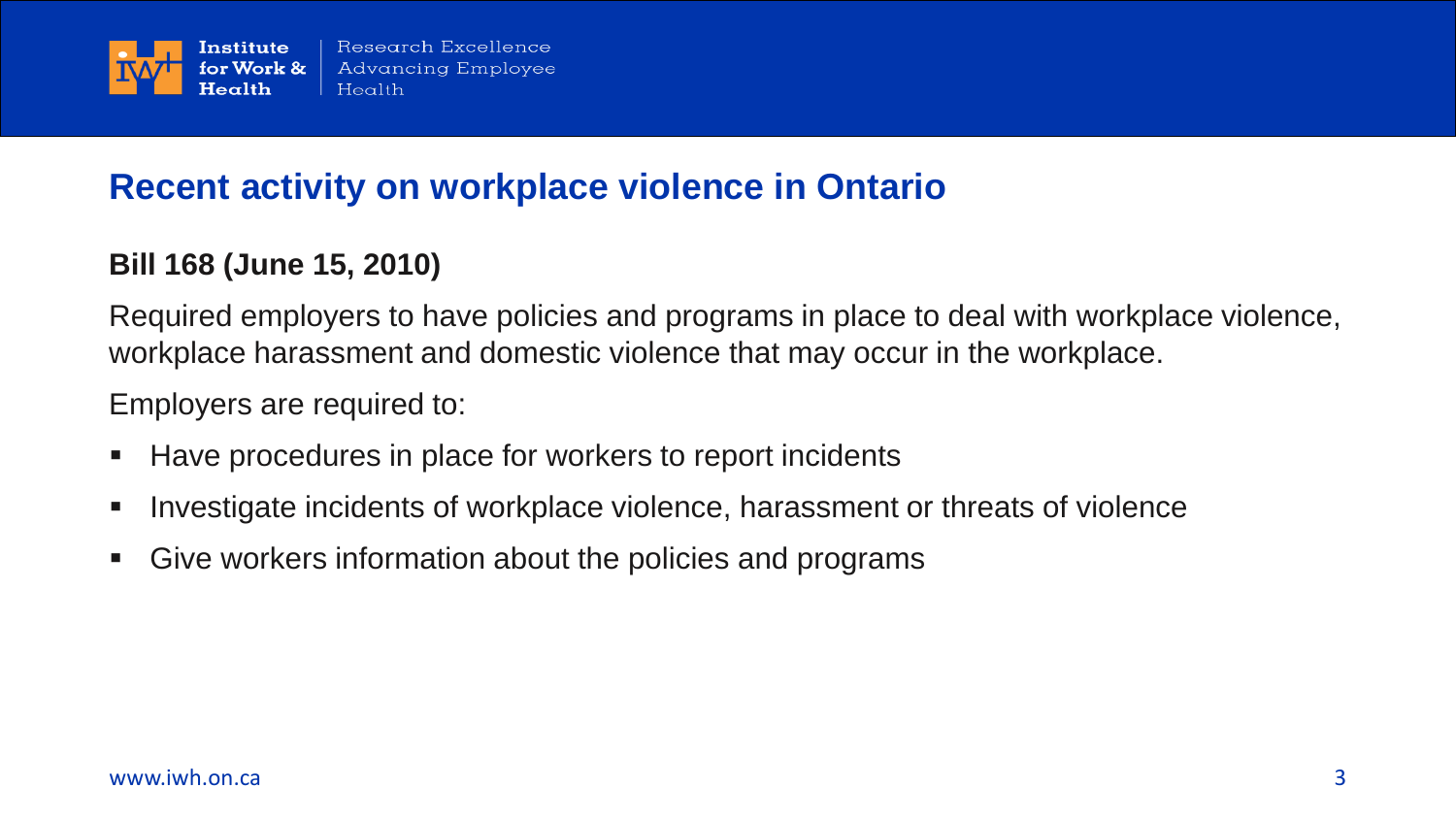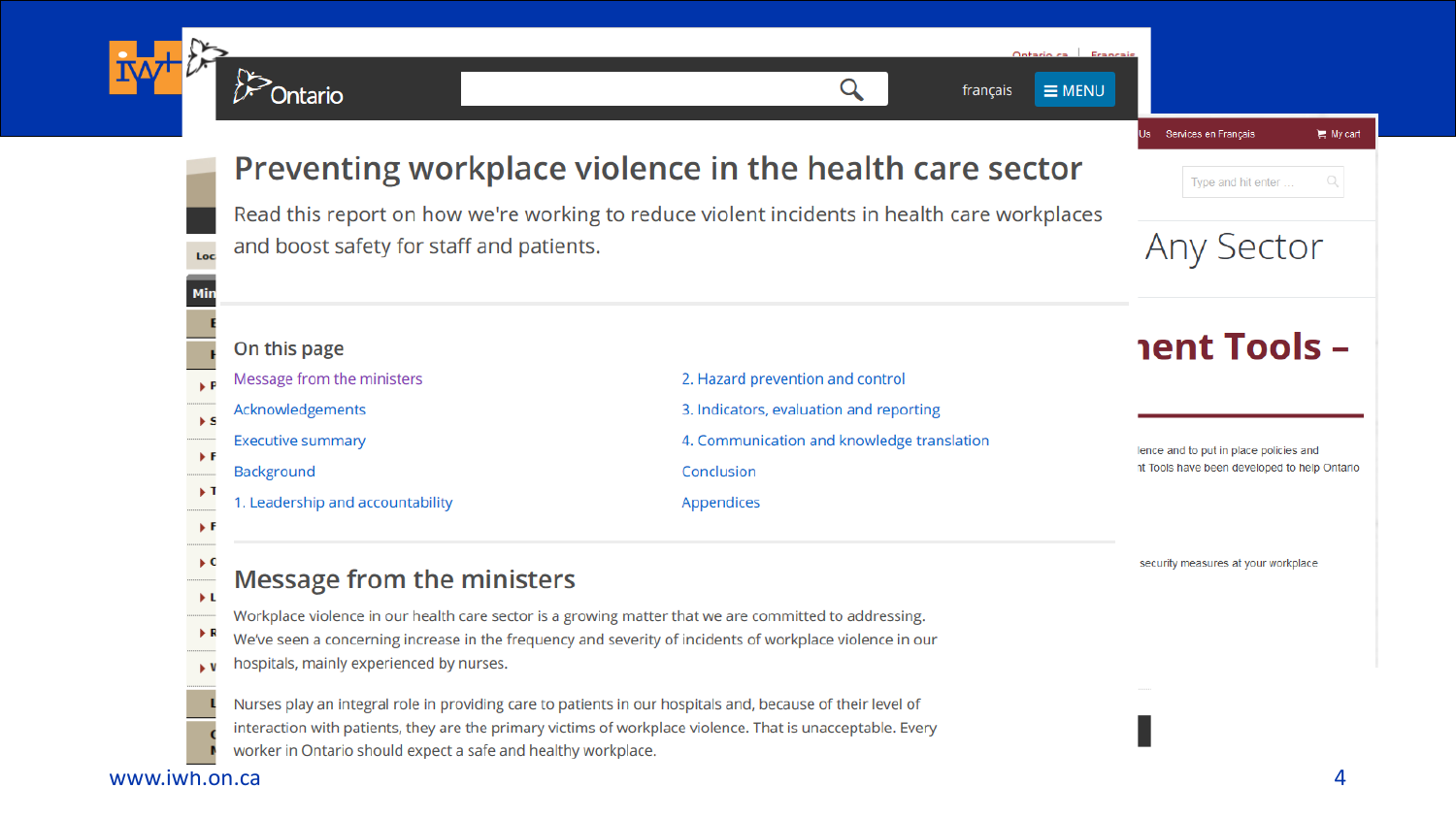



(QIPs). This indicator measures the number of workplace violence incidents against hospital workers. The Occupational Health and Safety Act, 1990 defines workplace violence as the exercise or attempted exercise of physical force by a person against a worker that causes or could cause physical injury, and/or a statement(s) or behaviour(s) that could be  $w$  interpreted as a threat to exercise physical force against a worker in the workplace.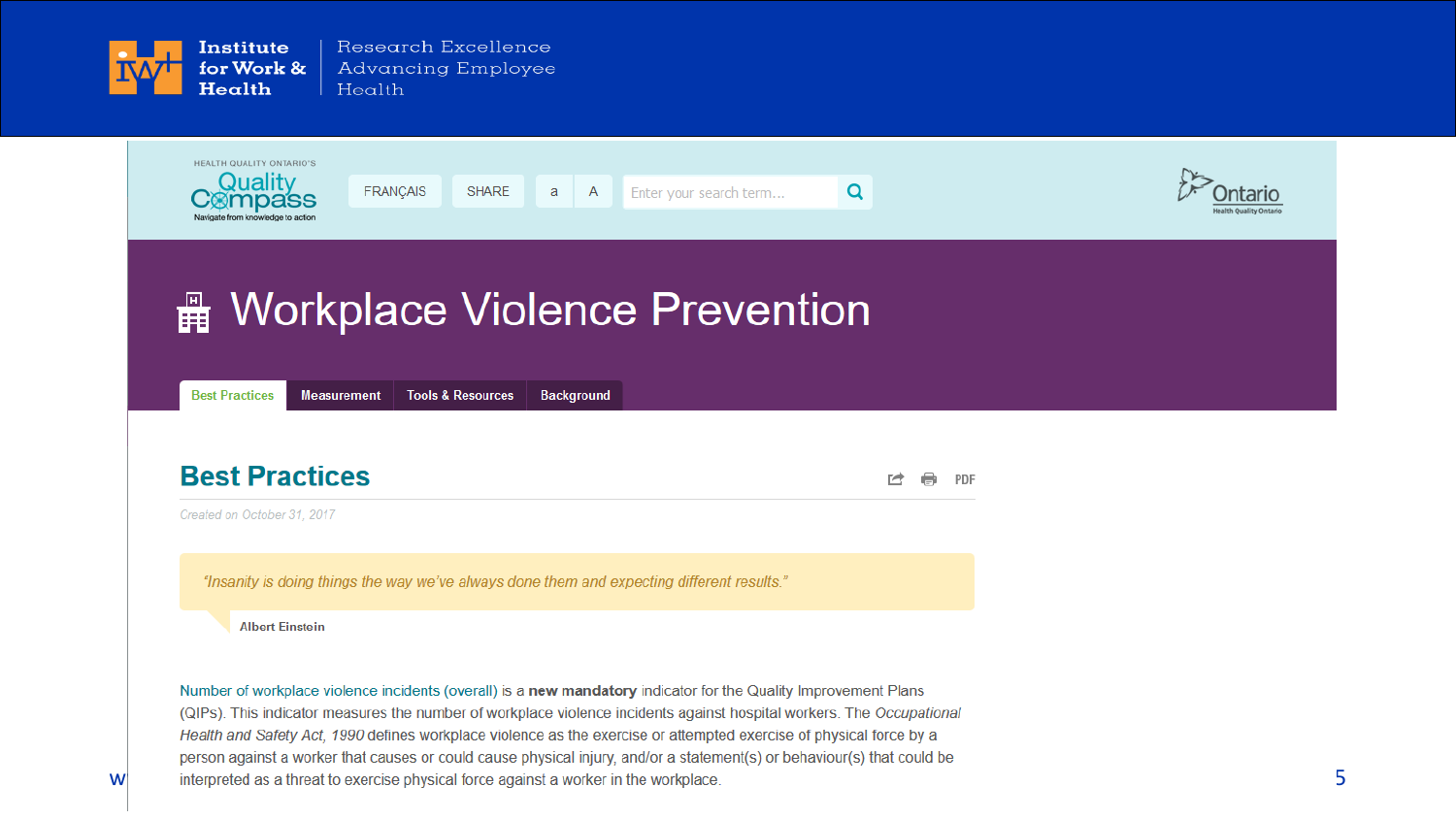

#### What is workplace violence?

- the exercise of physical force by a person against a worker, in a workplace, that causes or could cause physical injury to the worker,
- an attempt to exercise physical force against a worker, in a workplace, that could cause physical injury to the worker,
- a statement or behaviour that it is reasonable for a worker to interpret as a threat to exercise physical force against the worker, in a workplace, that could cause physical injury to the worker.

Source: Ontario Occupational Health and Safety Act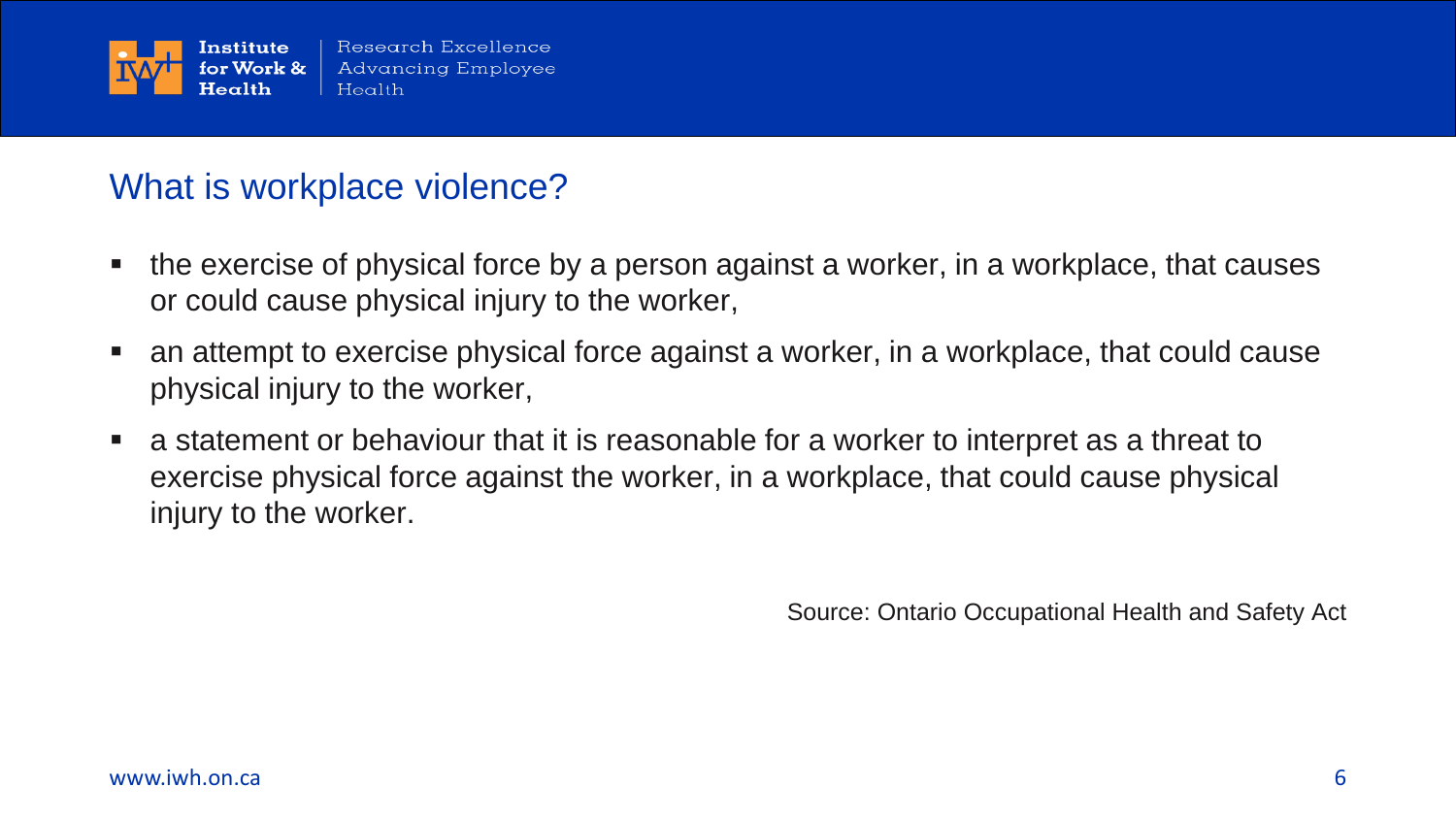

## Number of lost-time claims accepted in Ontario. Assaults versus non-assaults. 2002 to 2016



www.iwh.on.ca 7 Source: WSIB By The Numbers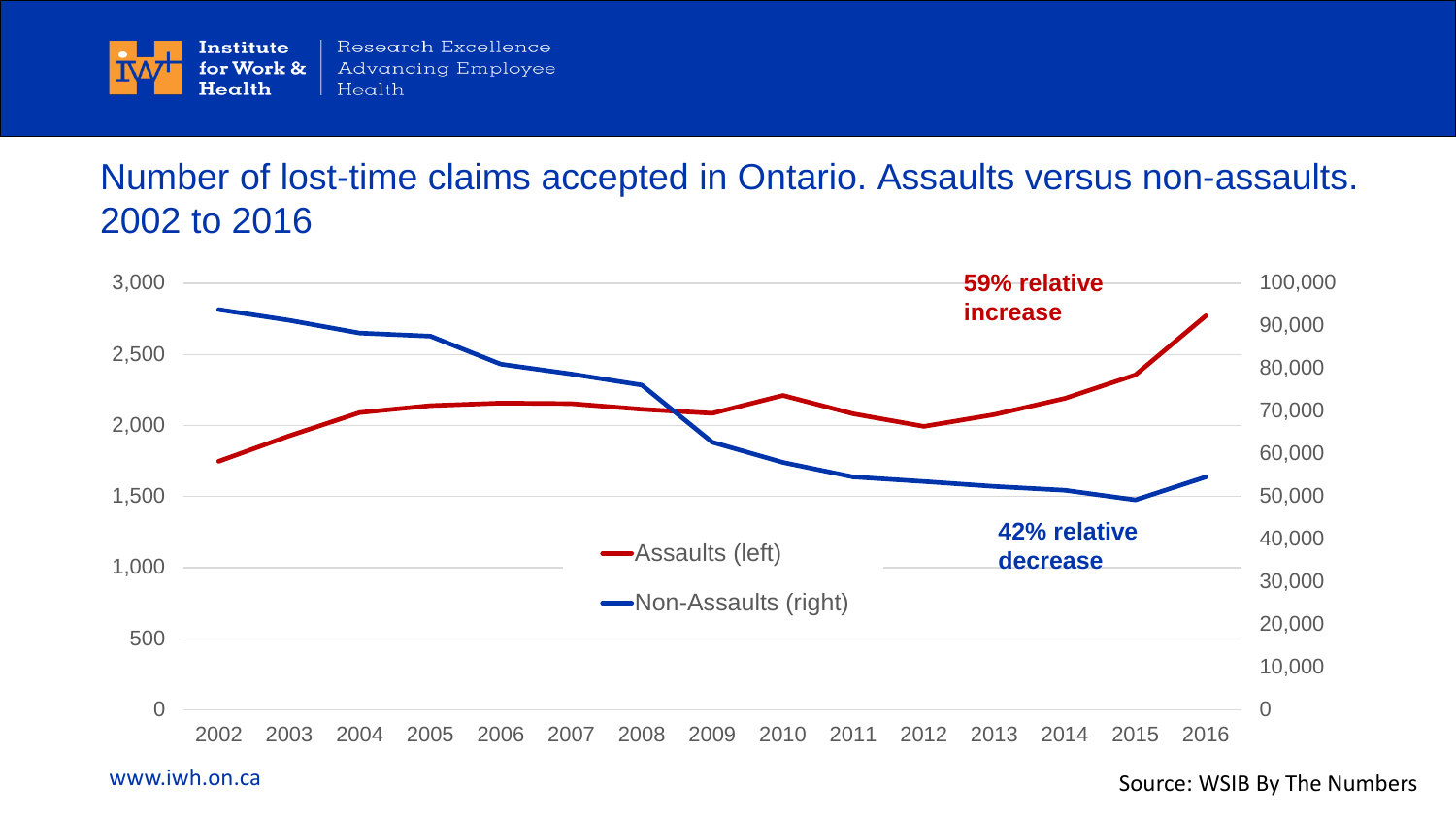

## For today

- Examination of male/female differences in self-reported workplace violence
- Male/female differences in time trends for incidence of injuries attributed to workplace violence in Ontario.
- Reflections on current capacity to monitor workplace violence at population level, and evaluate prevention activities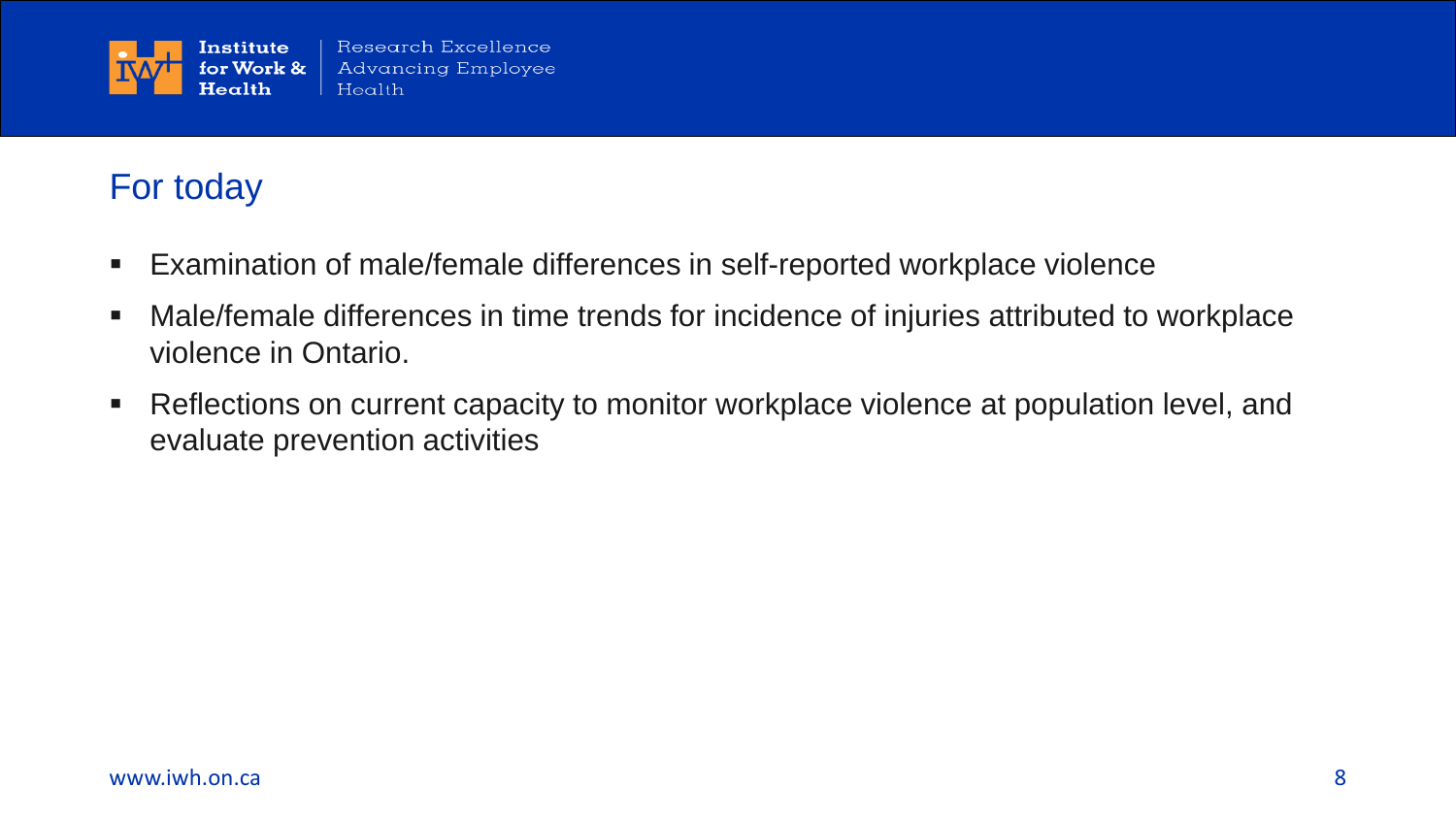#### The 10 most sex/gender segregated industries in Canada in 1987 and 2015



www.iwh.on.ca **Source: 1987 and 2015 Labour Force Surveys** Source: 1987 and 2015 Labour Force Surveys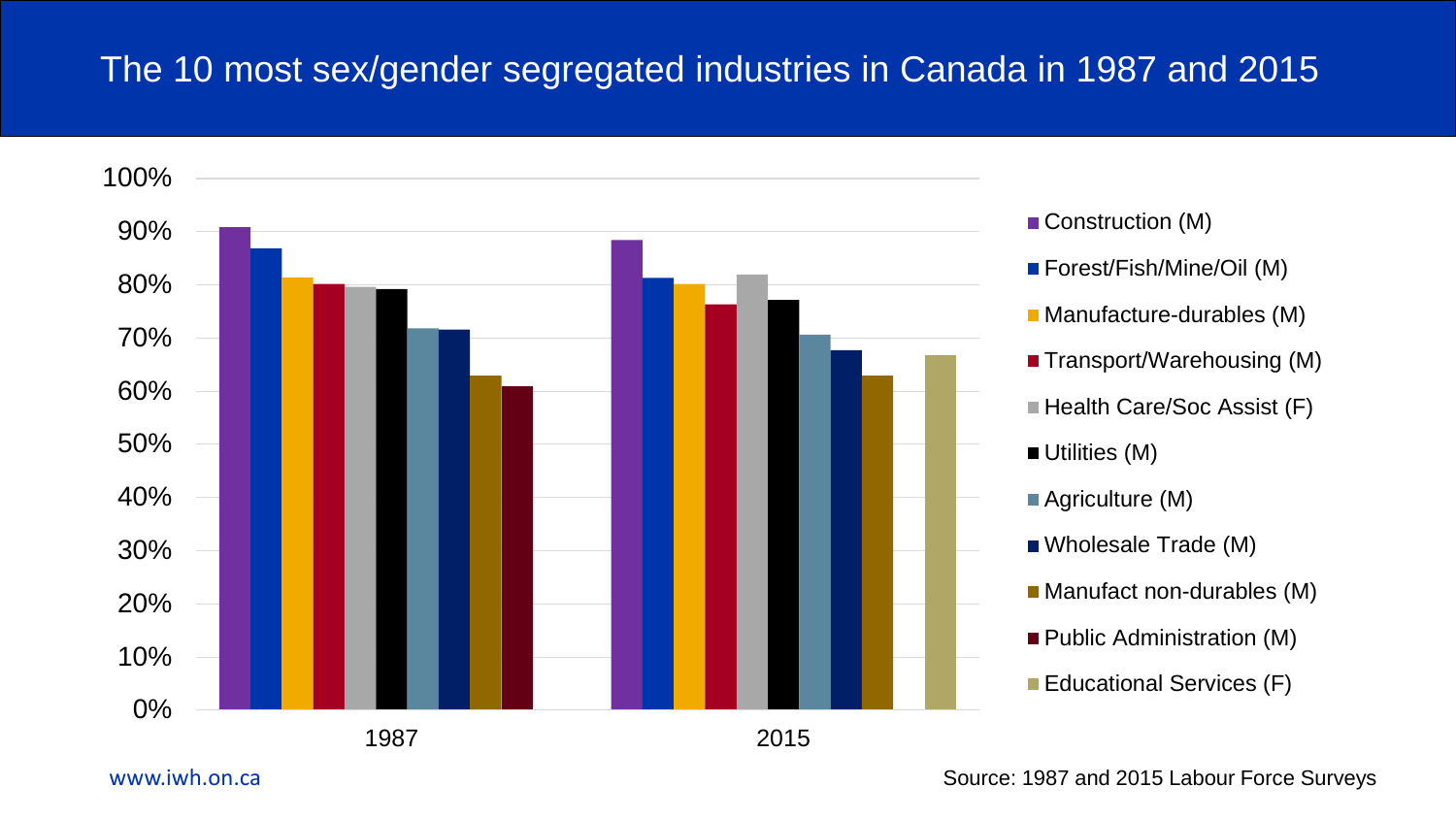## The 12 most sex/gender segregated occupations in Canada in 1987 and 2015



www.iwh.on.ca

Source: 1987 and 2015 Labour Force Surveys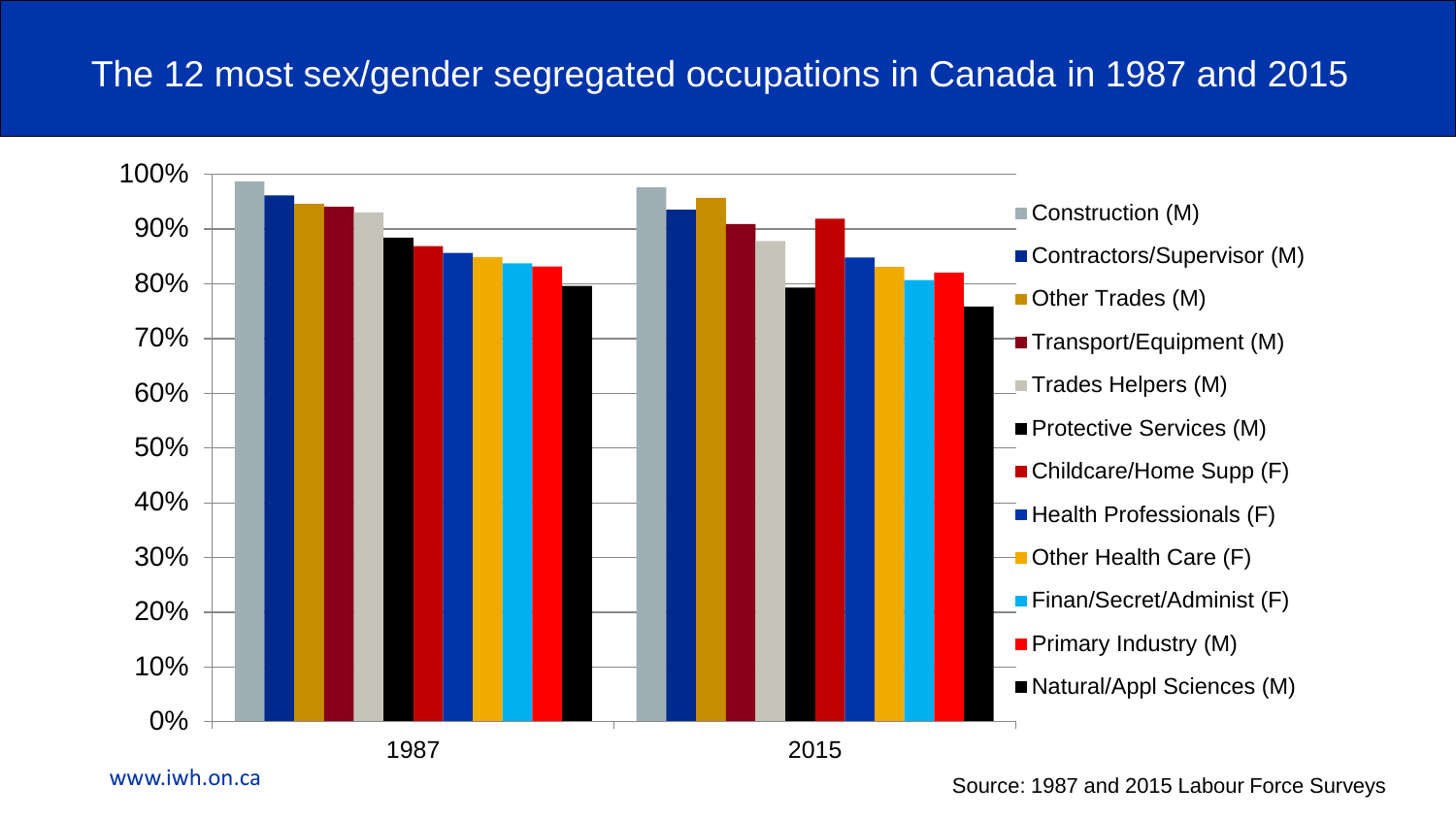#### Men and women occupy different positions in the labour market. Ratio of women to men across labor force groups



www.iwh.on.ca 11 Source: 1997 – 2015 Labour Force Surveys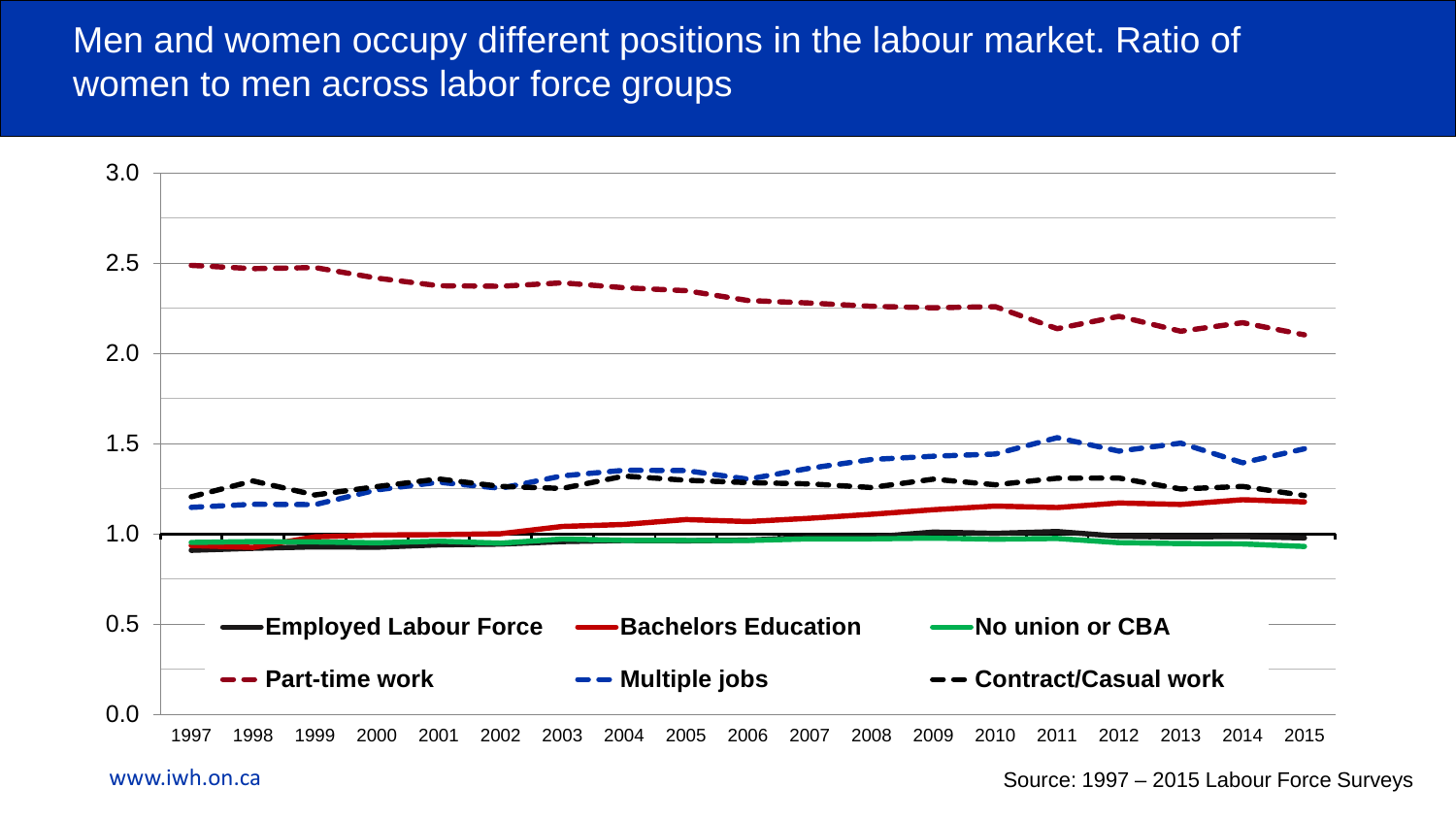

## Study One: 2009 and 2014 General Social Surveys on Victimization  $(N = 30,379)$

#### **Objectives**

- **Estimate differences in risk of workplace violence for men and women**
- Understand differences by nature of violence, type of violence, sex of perpetrator
- Understand the extent to which male/female differences are explained by workplace characteristics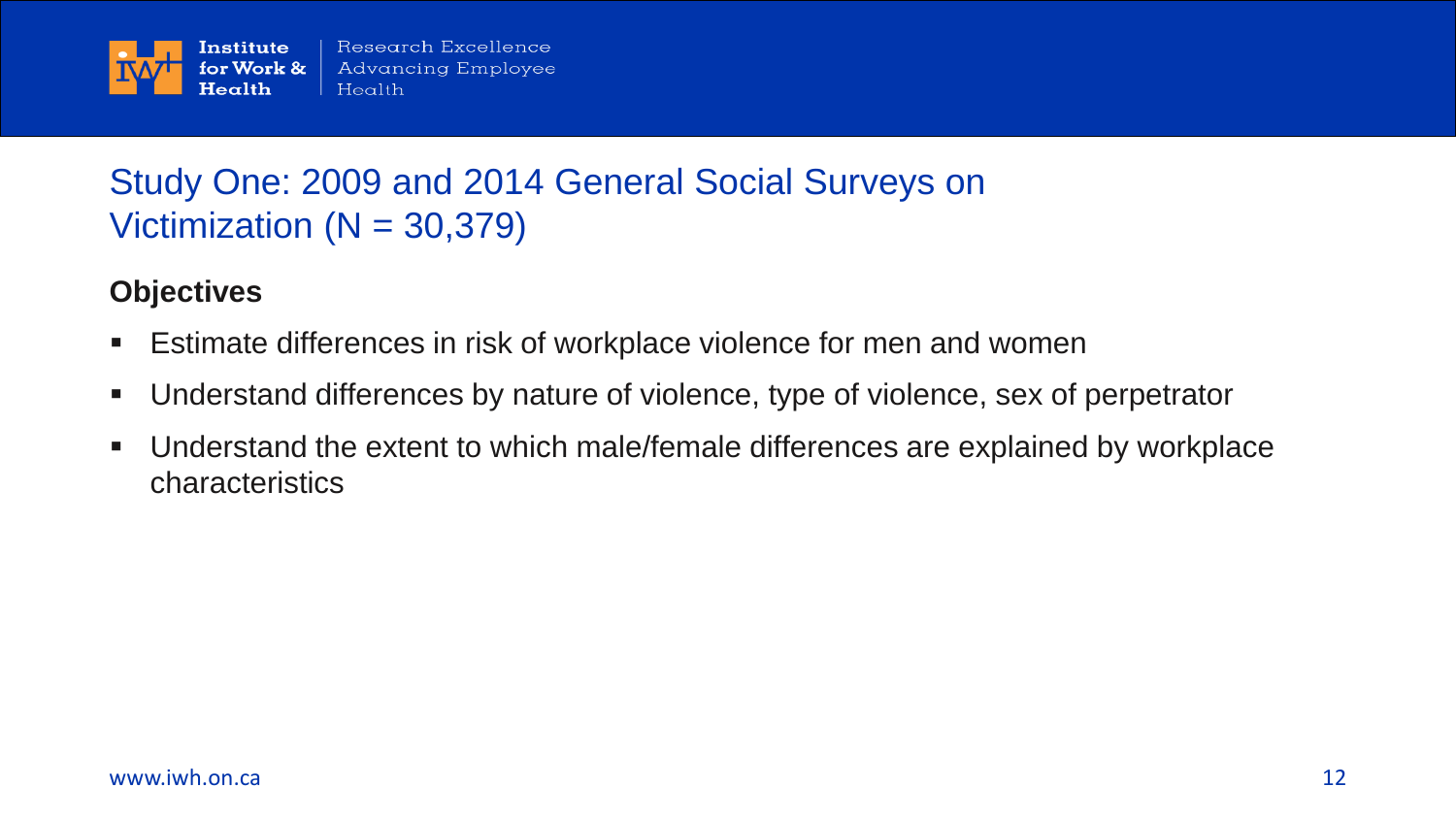

#### Main outcome: Experience of workplace violence in previous 12 months

Taken from self-reported assaults, forced sexual activity or unwanted sexual touching, or from other events where assaults took place (e.g. robberies)

*"An assault can be anything from being hit, slapped, grabbed or knocked down, to being shot, or beaten. This can also include forced sexual activity and unwanted sexual touching or grabbing. In this incident, were you assaulted in any physical or sexual way?"*

Incidents that occurred at the respondents "place of work" were defined as workplace violence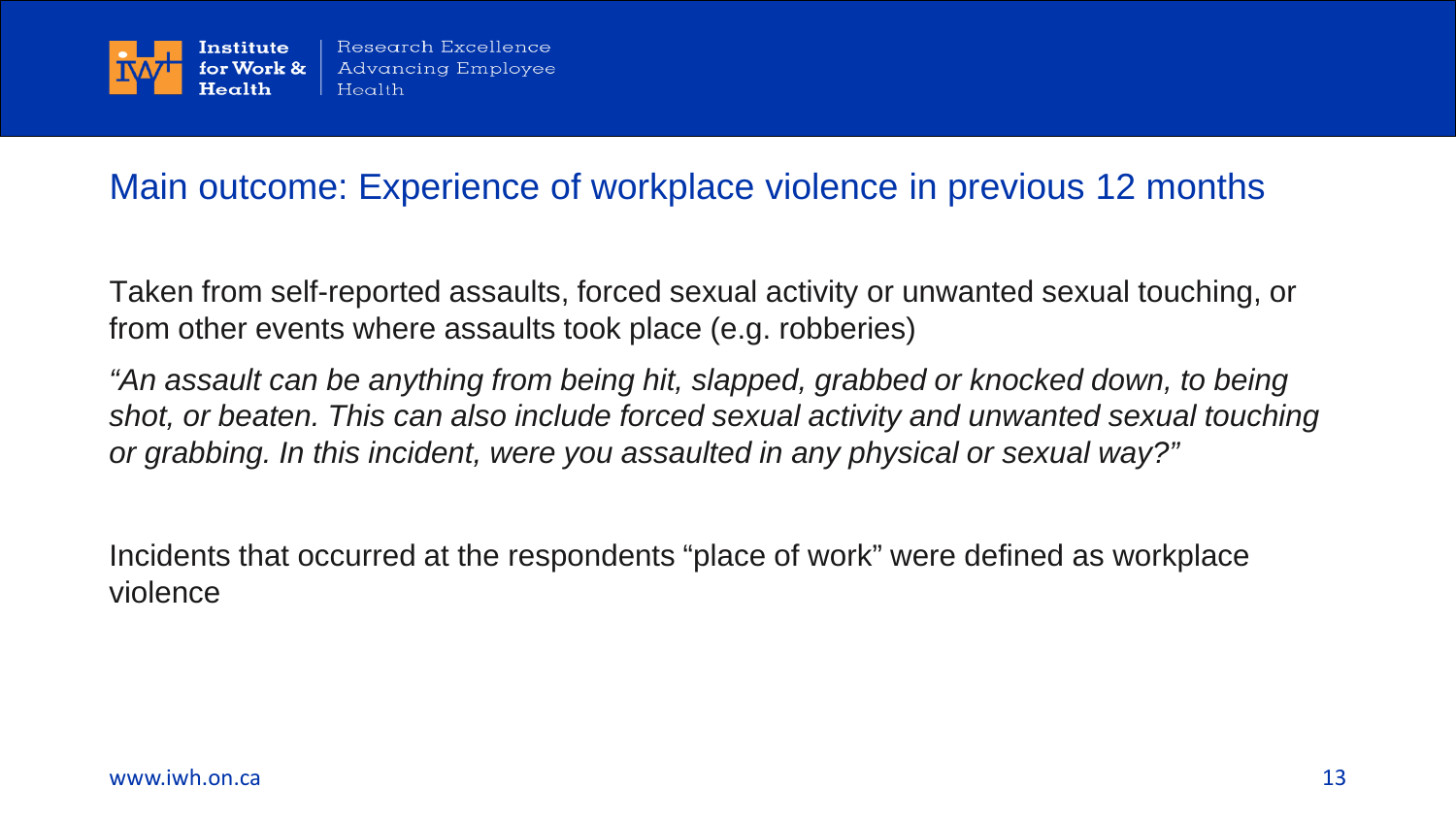

#### **Workplace violence subgroups**

- Nature of violence: Physical versus sexual
- Person committing the violence: Colleague; stranger; or other
- Sex of person committing the violence: male or female

#### **Workplace characteristics**

- Industry (4 groups): education; health; accommodation/food; and other
- Occupation (7 groups): Nurses and HC support; teachers; protective services; managers; professionals; clerical; sales and service; and other
- Work Schedule (6 groups): regular days; regular evenings; regular nights; rotating shifts; split shift/casual/on-call; other
- Hours of work in previous 12 months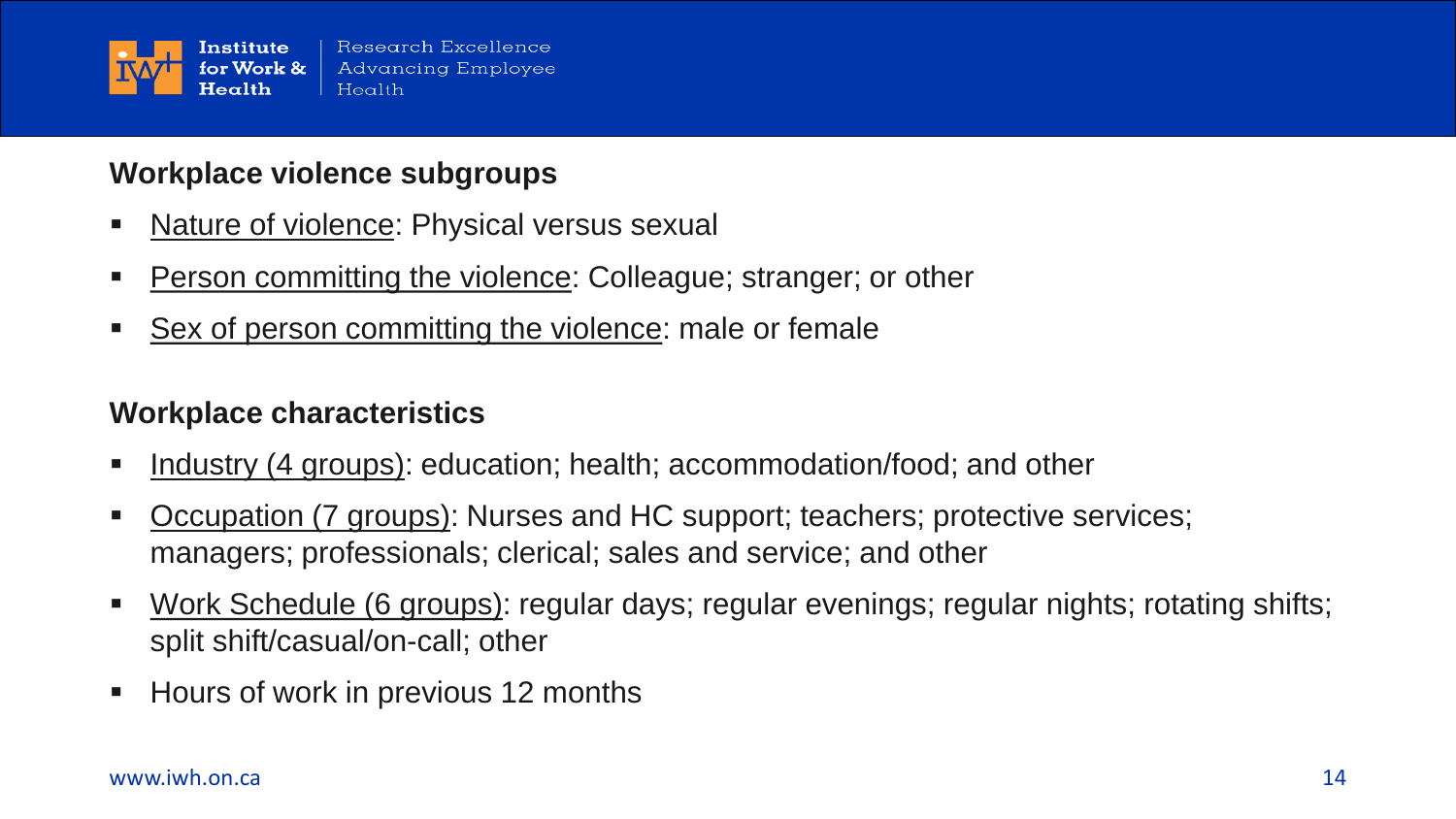

#### **Covariates**

Age; marital status; province of residence; rural/urban living location; education level

#### **Analyses**

- Logistic regression with sex of respondent as primary independent variable
- Models adjusted for work hours (exposure); exp + other work characteristics; exp + covariates; fully adjusted
- Also examined relationship by workplace violence sub-groups
- Standard errors adjusted using 500 bootstrap replicate weights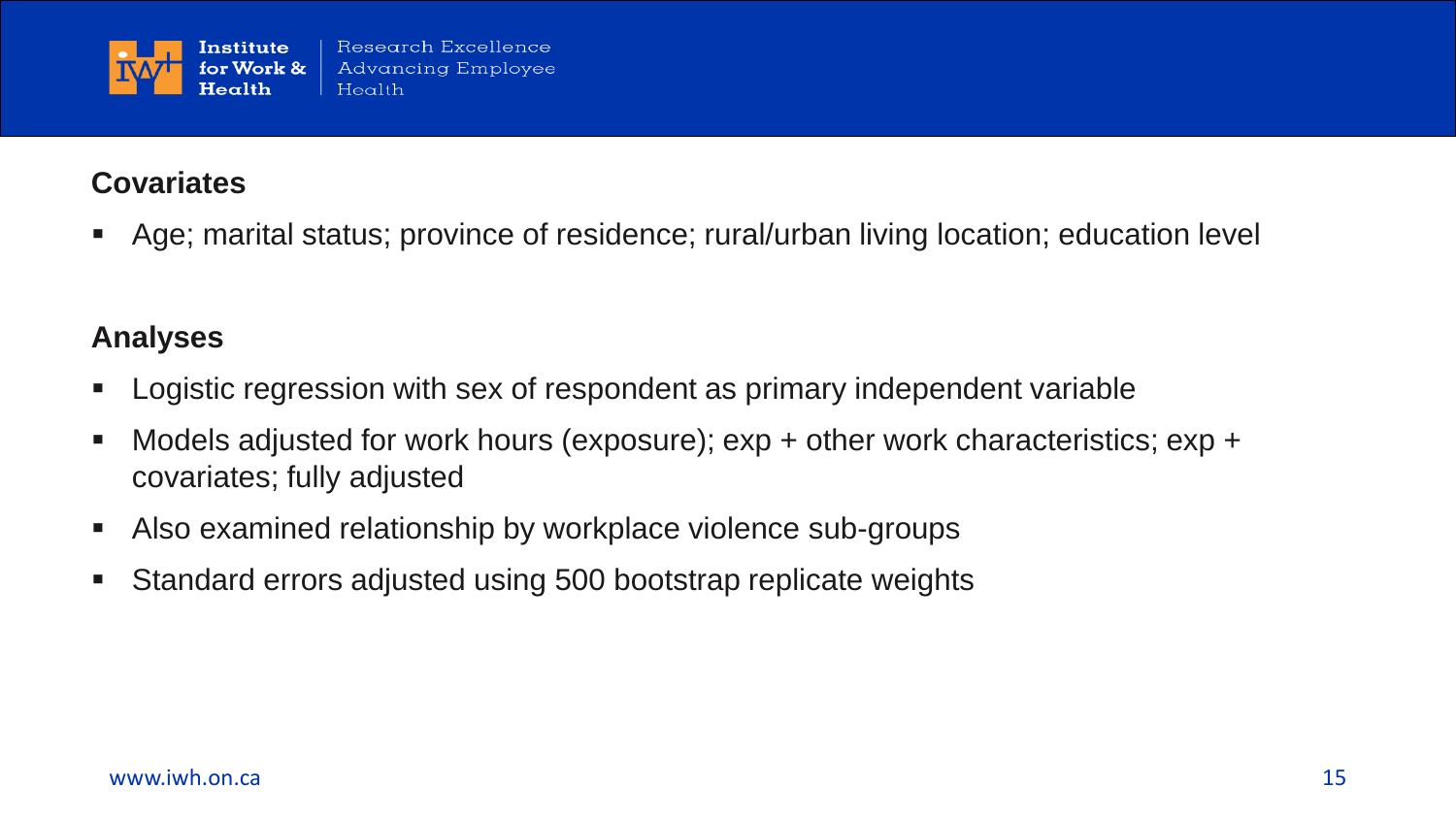

Rates of workplace violence per 1,000 persons. Overall and by sub-groups of violence (N = 27,643). GSS 2009 and 2014.

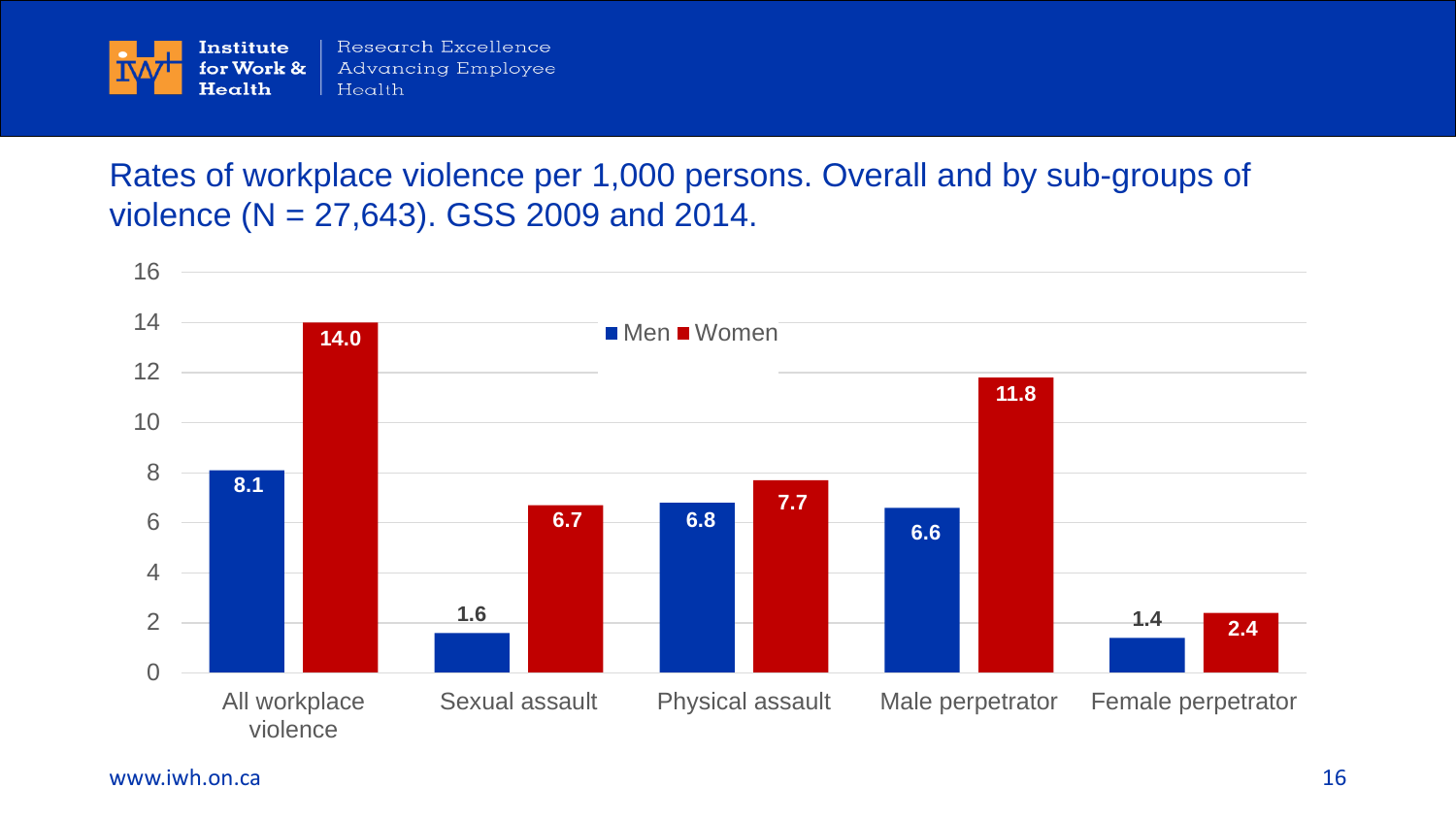

## Odds of experiencing any workplace violence (women relative to men)

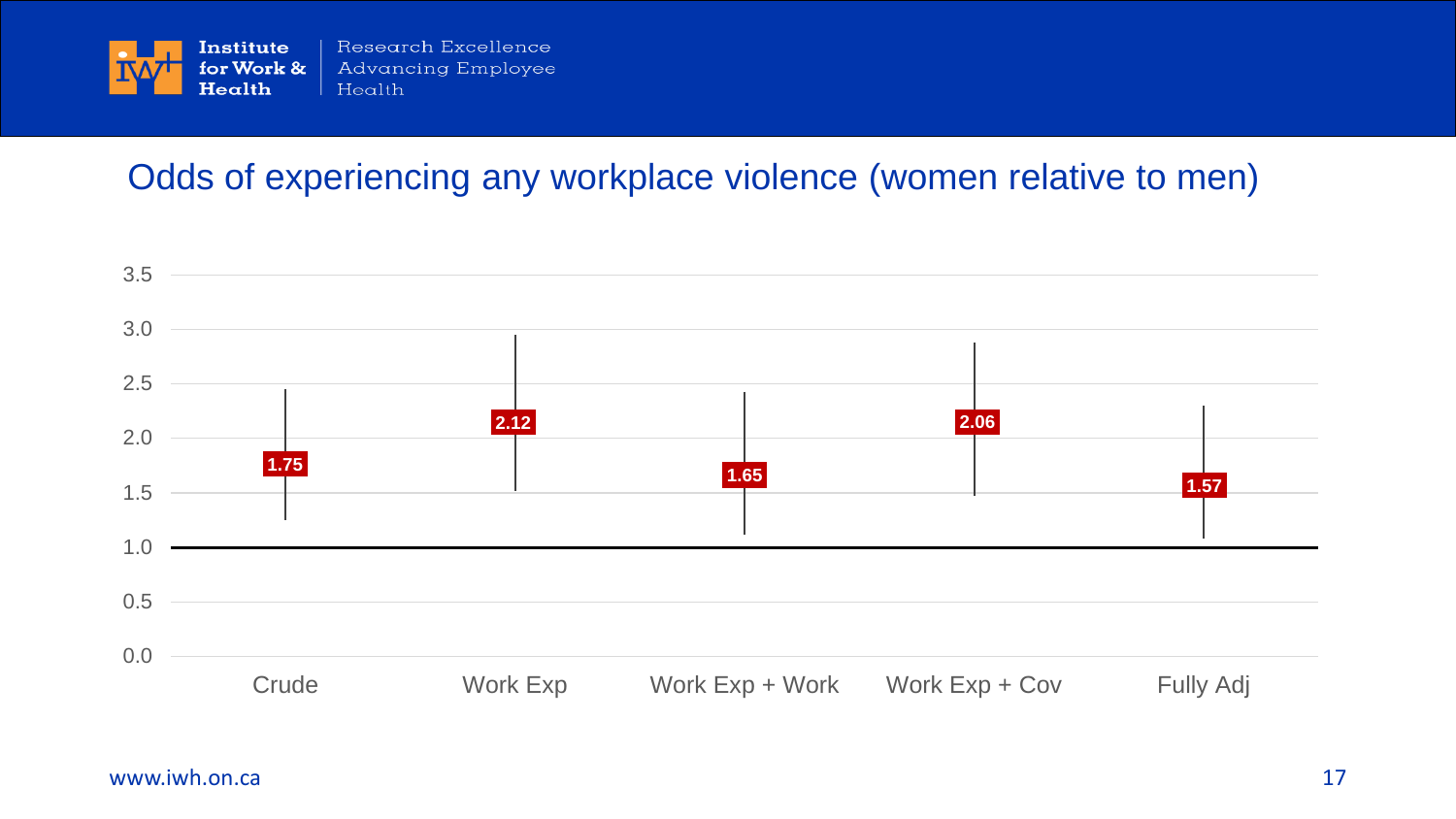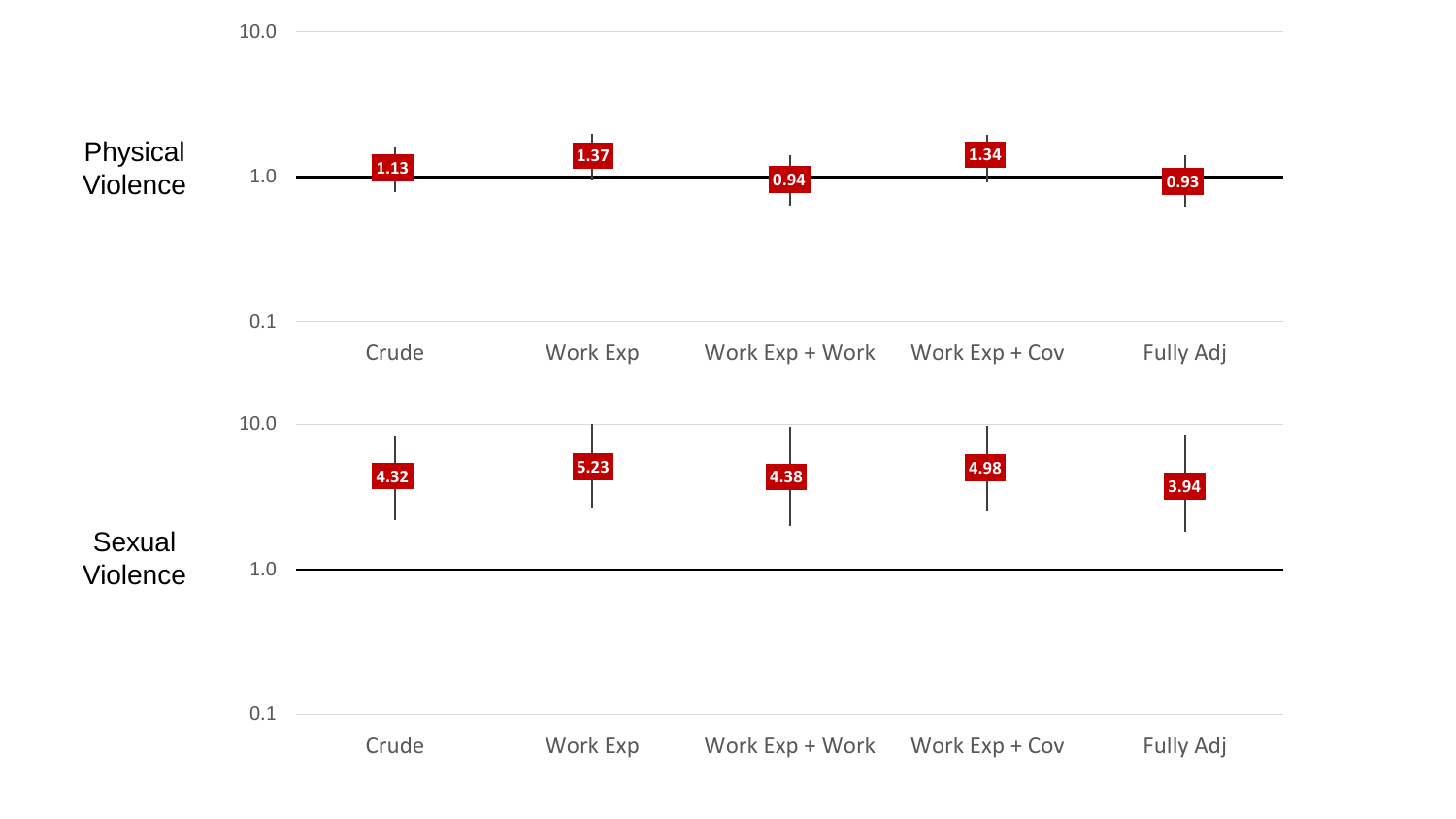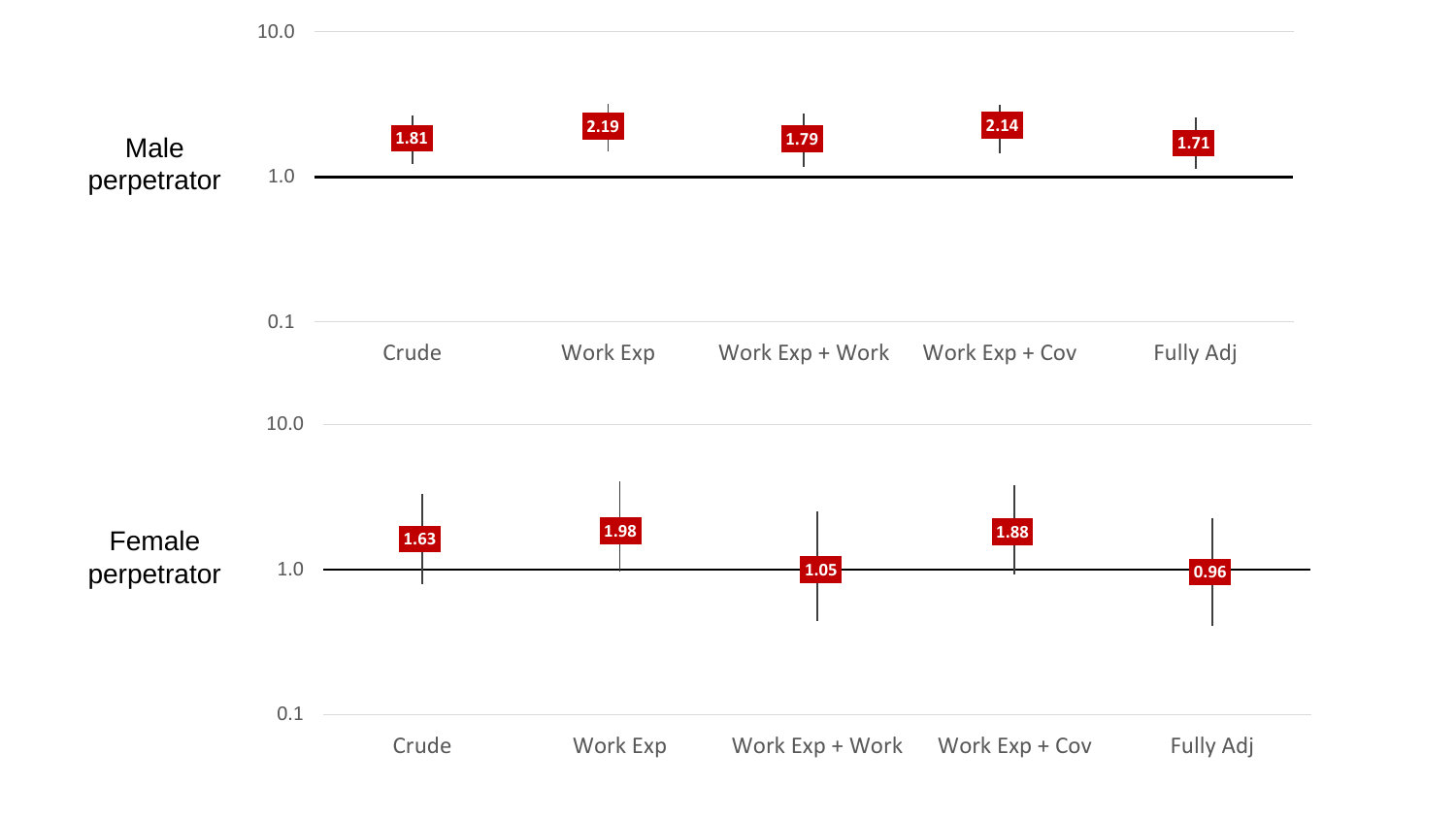

## Study Two: Time trends in rates of injury attributed to workplace violence for men and women in Ontario

#### **Objectives**

- To estimate trends in injuries attributed to workplace violence at the population level over the period 2002 to 2015, for men and women in Ontario
- Examine male/female differences in workplace violence within industry sectors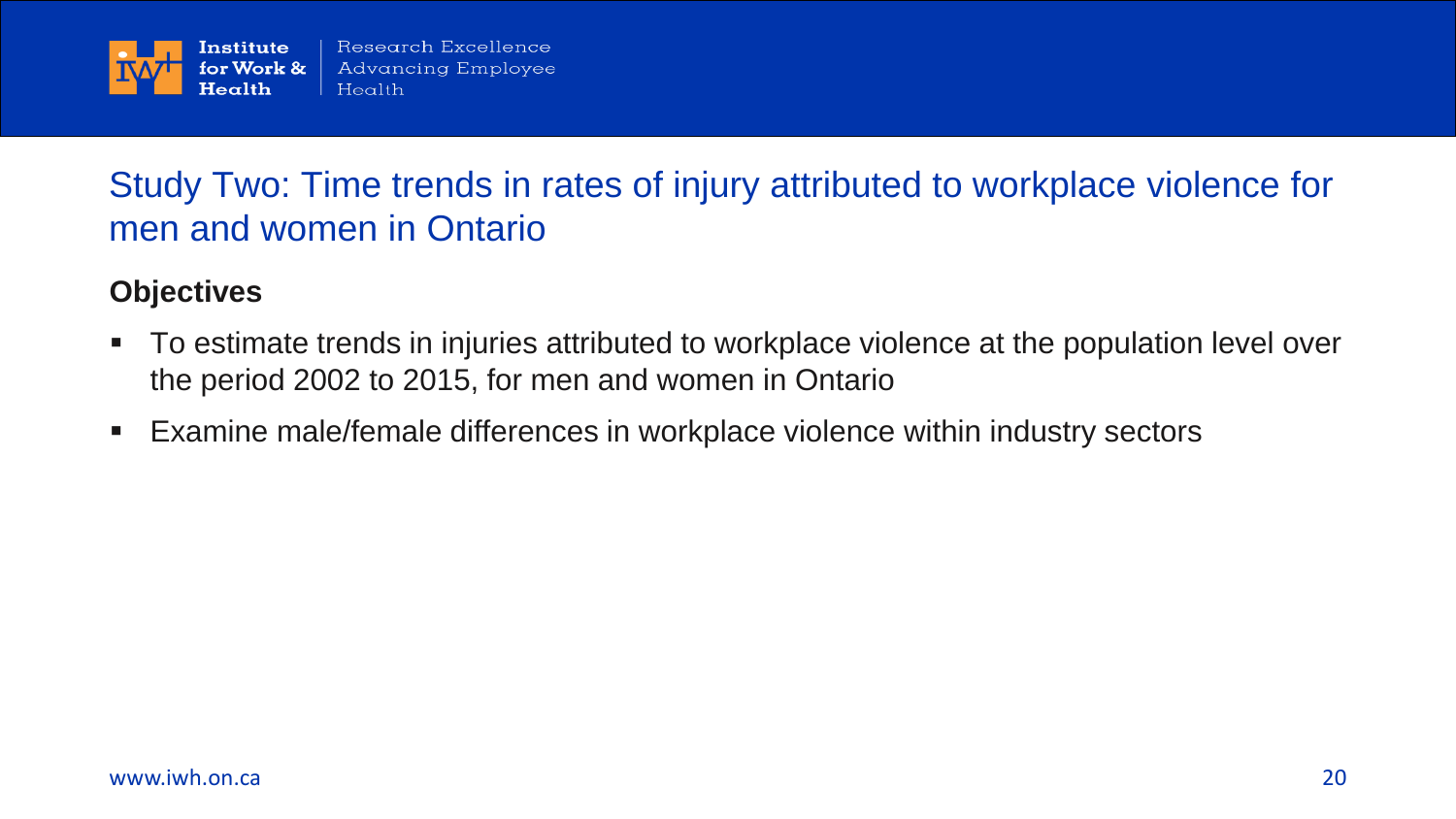

|                                        | <b>Workers' Compensation Data (WSIB)</b>                                                                                                                 | <b>Emergency Visit Data (NACRS)</b>                               |
|----------------------------------------|----------------------------------------------------------------------------------------------------------------------------------------------------------|-------------------------------------------------------------------|
| <b>Eligibility</b>                     | One or more days of wage replacement<br>(other than DOI). Assessed for work-<br>relatedness. Workplace covered by WSIB<br>(approx. 65% of labour market) | Responsibility for payment (filled in by<br>treating HCP) is WSIB |
| Time period                            | 2002 to 2015                                                                                                                                             | 2004 to 2014                                                      |
| Definition of<br>Workplace violence    | Based on event (CSA-Z795): Assaults and<br>violent acts $(6.*)$                                                                                          | Assault: Based on ICD-10 codes (X92-Y09)                          |
| Denominator                            | Estimated from the Labour Force Survey*                                                                                                                  | <b>Estimated from the Labour Force Survey</b>                     |
| Other relevant<br>information recorded | Age, sex, occupation, industry, tenure                                                                                                                   | Age, sex                                                          |
| <b>Number</b>                          | 21,228 (1,516 per year)                                                                                                                                  | 13,245 (1,204 per year)                                           |
| www.iwh.on.ca                          |                                                                                                                                                          | 21                                                                |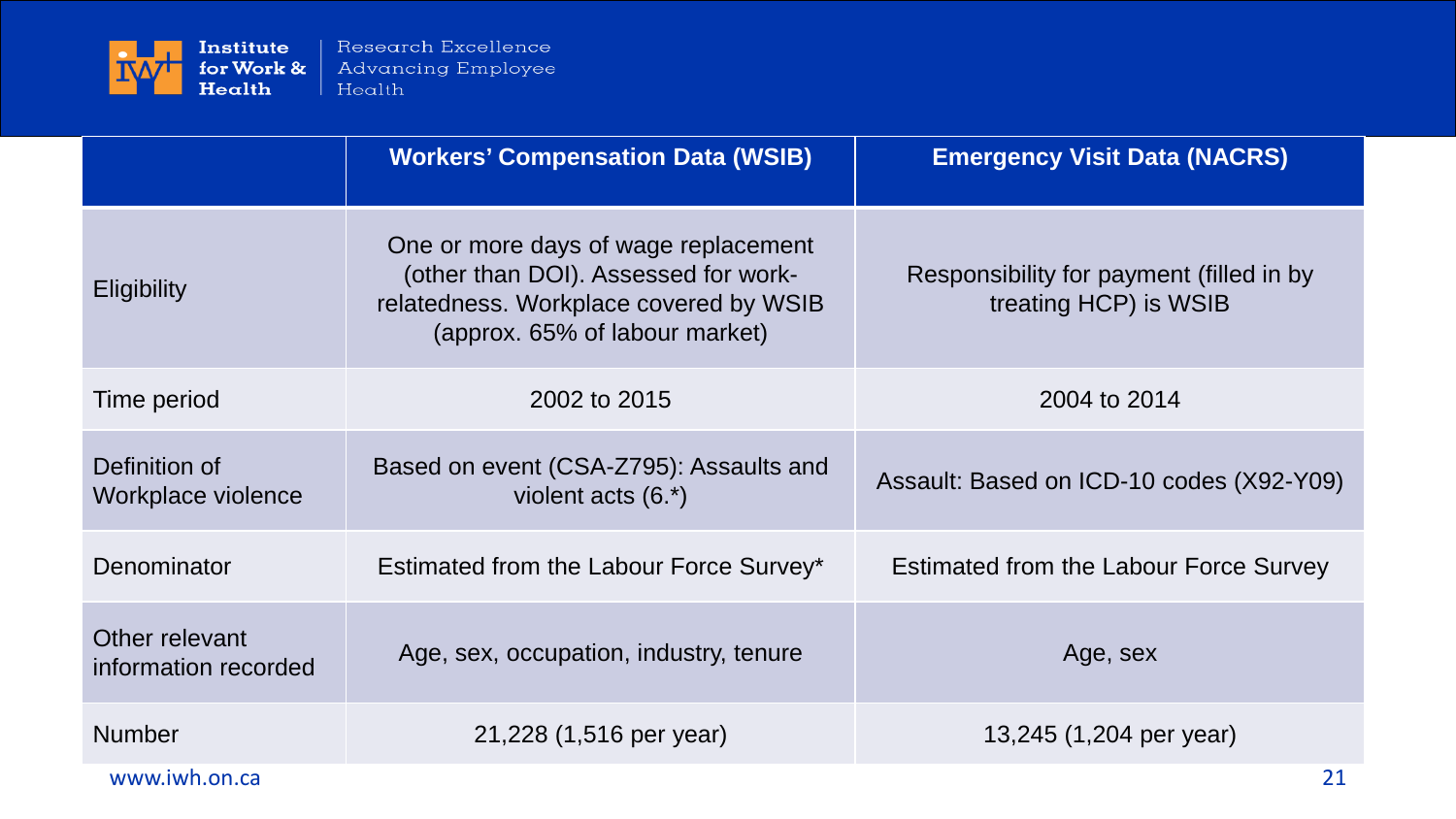

Figure 1 Work injuries requiring healthcare and/or time off work. WSIB, Workplace Safety & Insurance Board Ontario.

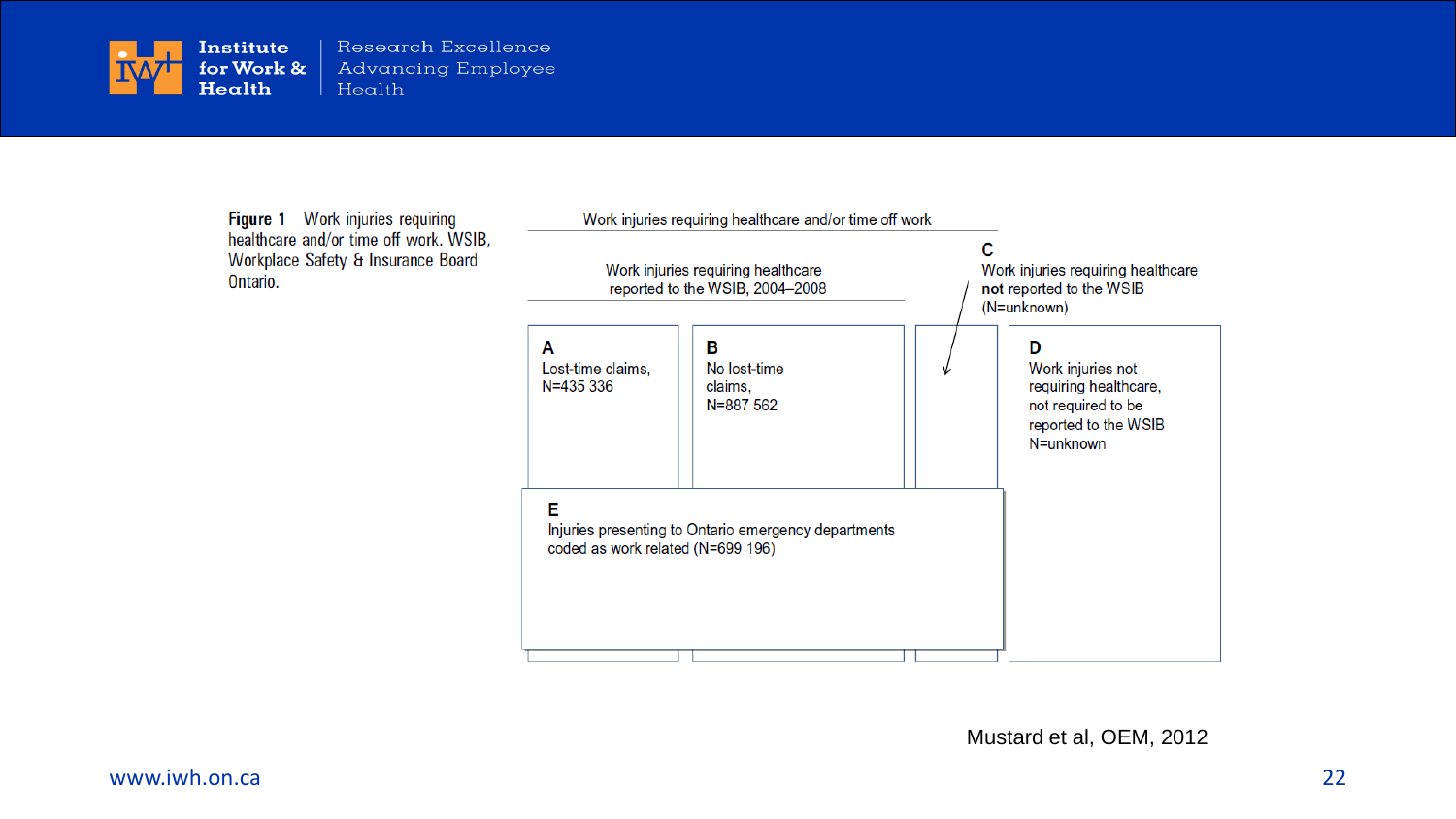

## Analysis

- Descriptive analysis examined crude rates of assaults at work by age, sex, year
- Age-standardised rates by sex and year (direct method)
- 95% confidence intervals around rates estimated using Gamma distribution
- Regression models estimated time trend of WPV. Breaks in trend examined using Joinpoint Trend Analysis Software
- **I.** Industry specific estimates (education, health care, other) estimated for claims data only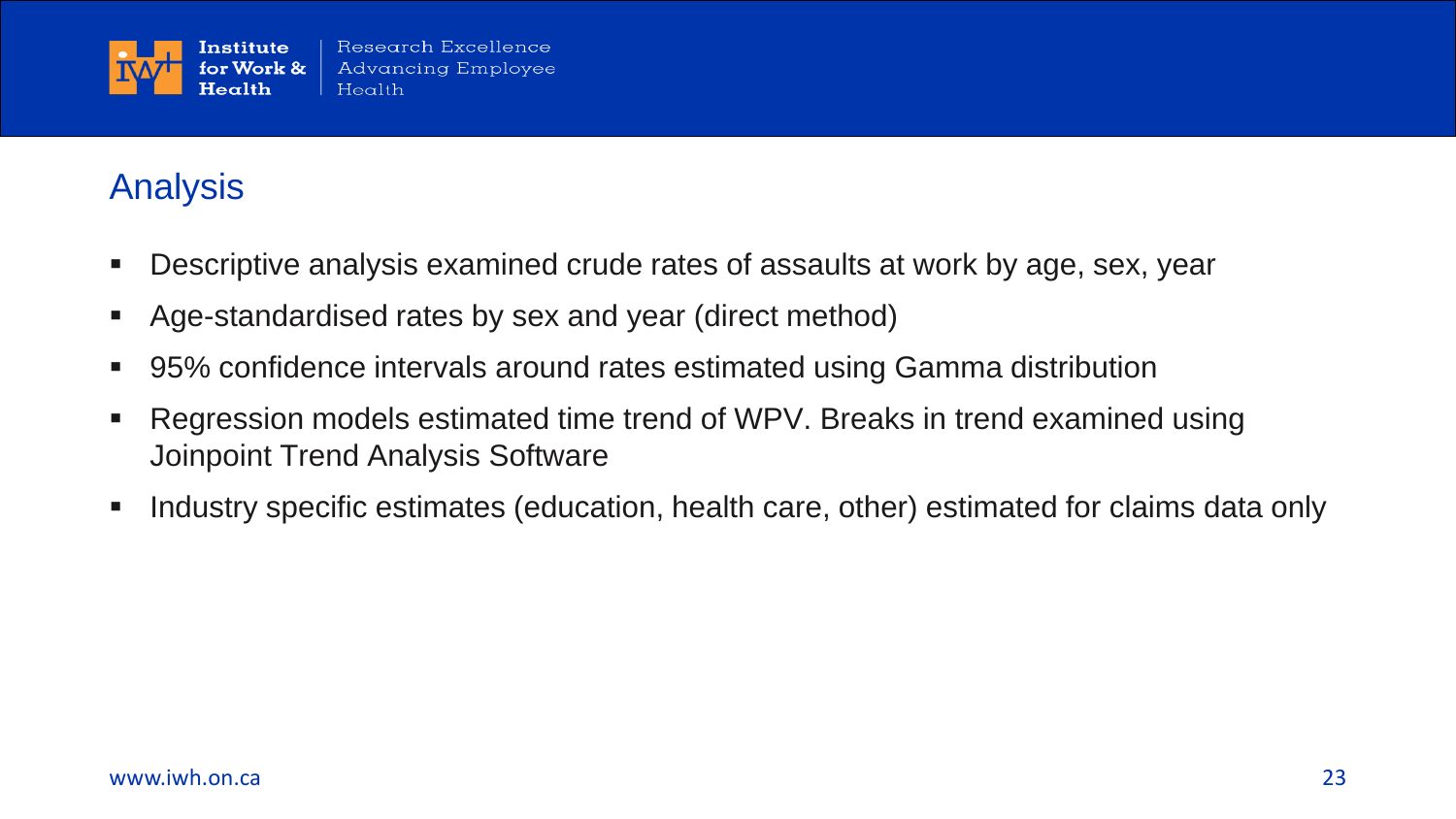

Injury incidence rates (per 1000 FTEs) due to violence or aggression, stratified by sex. Ontario 2002 to 2015

Blue = Female claims

Purple = Male claims

Green = Male ED visits

Orange = Female ED visits

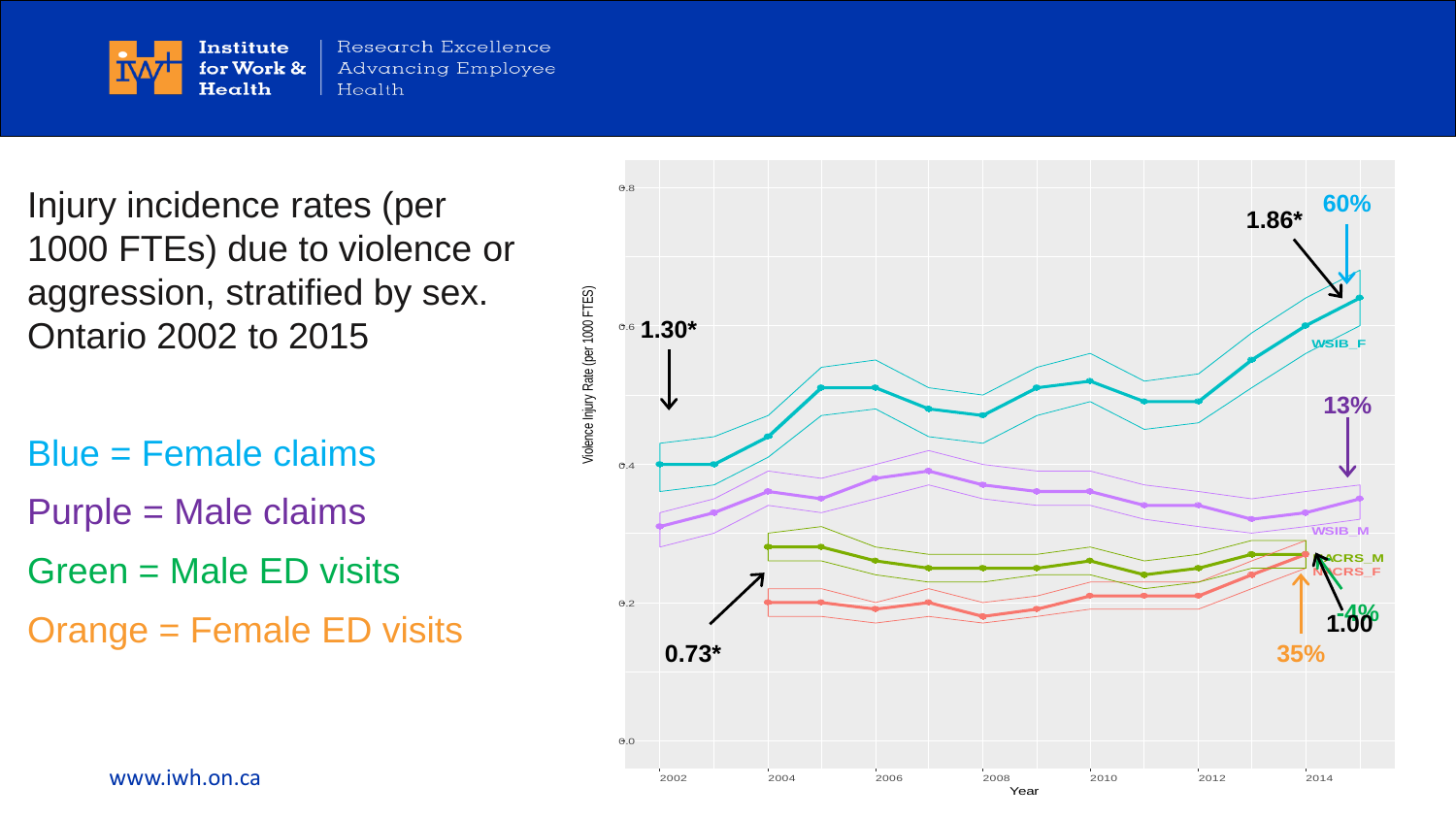

#### Lost-time injury incidence rates (per 1,000 FTEs) due to violence or aggression, by sector and sex. Ontario 2002 to 2015

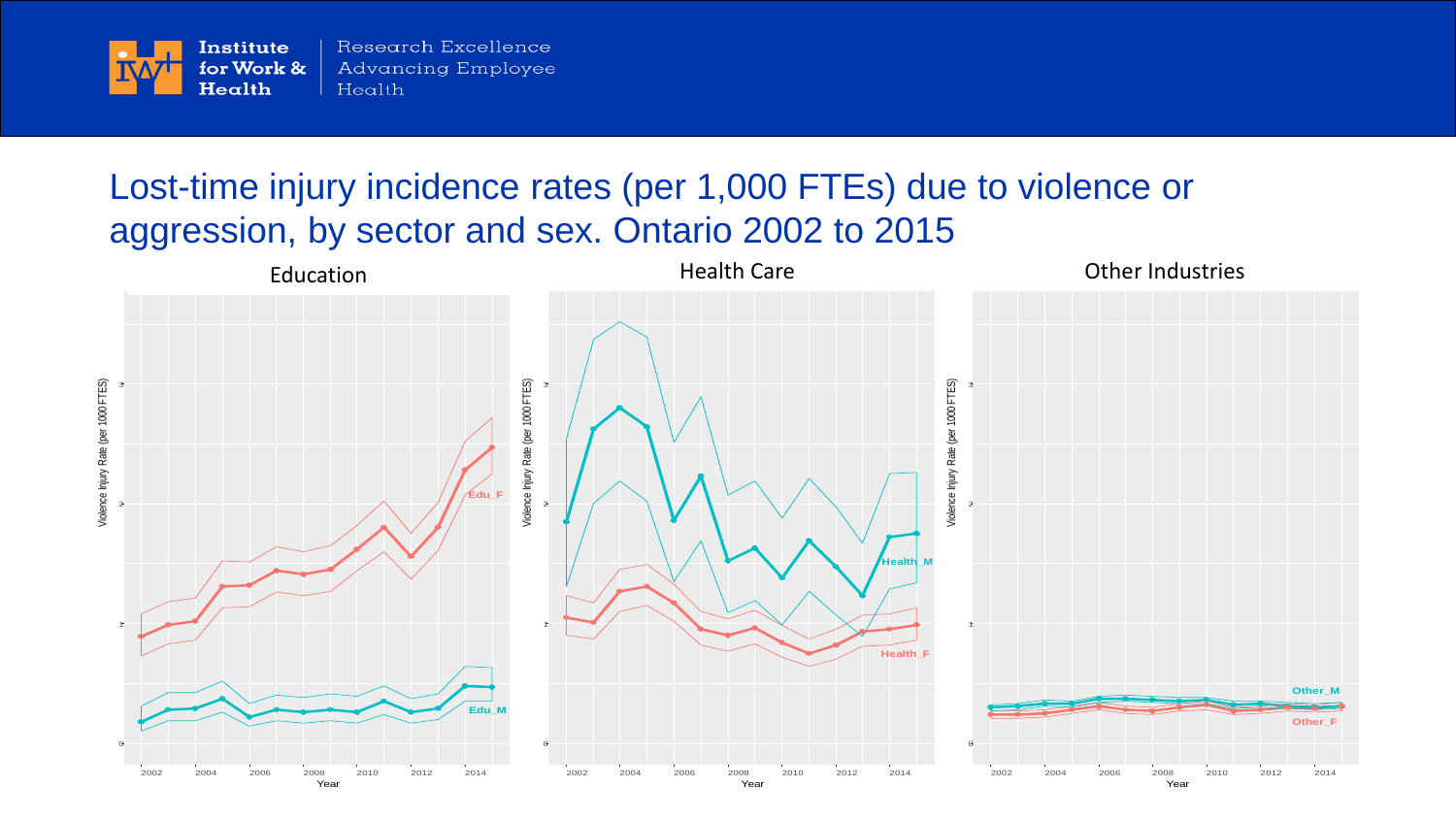

| <b>Metric</b>                                  | <b>Avg Ann Perc</b><br><b>Change</b> |
|------------------------------------------------|--------------------------------------|
| Women                                          |                                      |
| Lost-time claims due to workplace violence     | 2.79                                 |
| Lost-time claims not due to workplace violence | $-5.88$                              |
| ED visits due to violence – work-related       | 2.69                                 |
| ED visits due to violence – not work-related   | $-0.37$                              |
| <b>Men</b>                                     |                                      |
| Lost-time claims due to workplace violence     | 0.15                                 |
| Lost-time claims not due to workplace violence | $-6.67$                              |
| ED visits due to violence – work-related       | $-0.48$                              |
| ED visits due to violence – not work-related   | $-2.16$                              |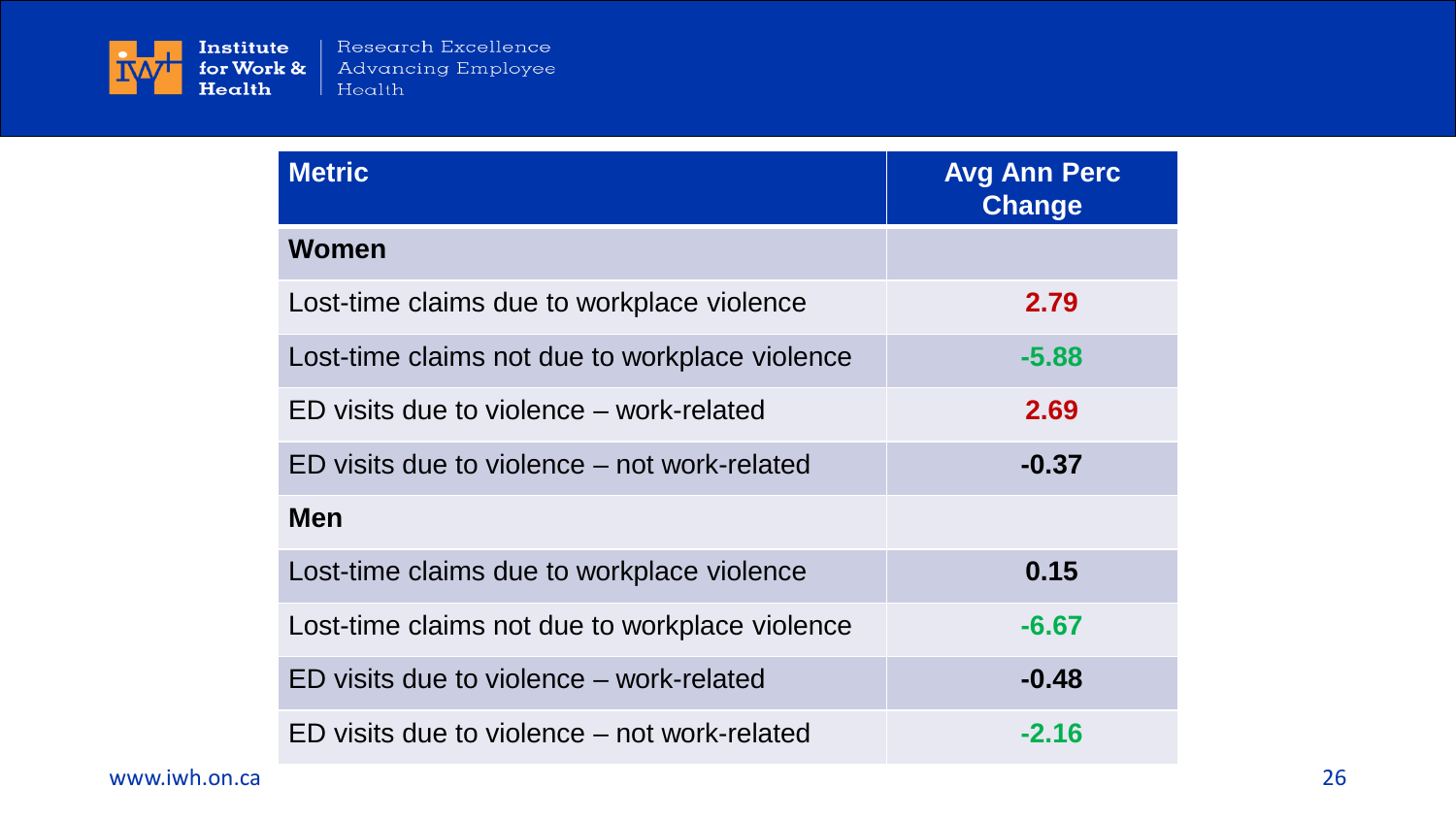

## Key messages from studies (1)

The relative risk of experiencing workplace violence for women compared to men depends on:

- **Proper adjustment for work hours**
- **Type of violence examined**
- **Industry under examination**
- **Time period of interest**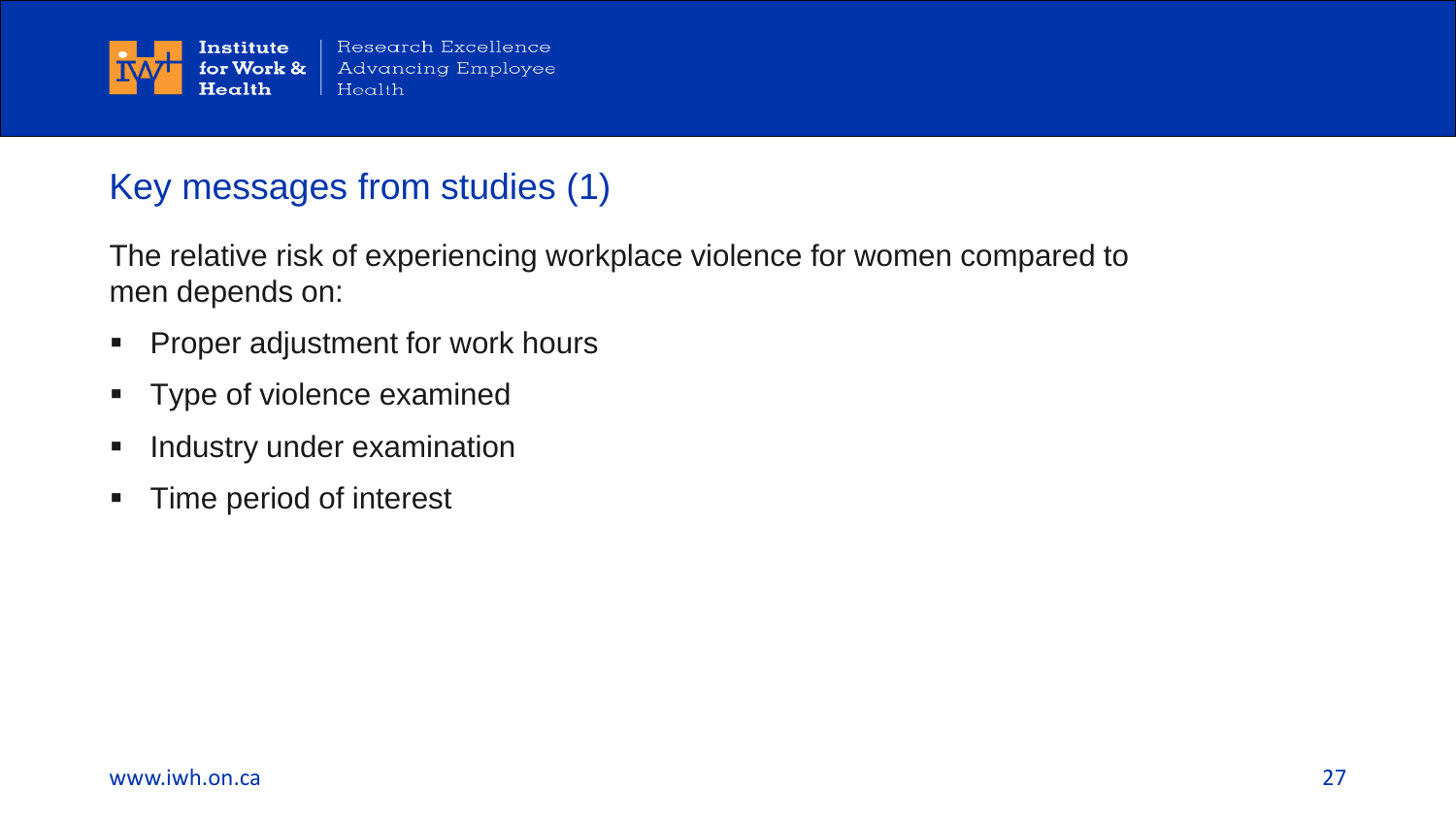

## Key messages from studies (2)

- Gendered work exposures account for female/male differences in physical violence and female-perpetrated violence
- Gendered work exposures do not account for female/male differences in sexual violence or male perpetrated violence
- Based on LTCs and ED visits, rates of workplace violence among working women are increasing
- Based on LTCs female/male inequalities in workplace violence are increasing. Overall and in particular in education sector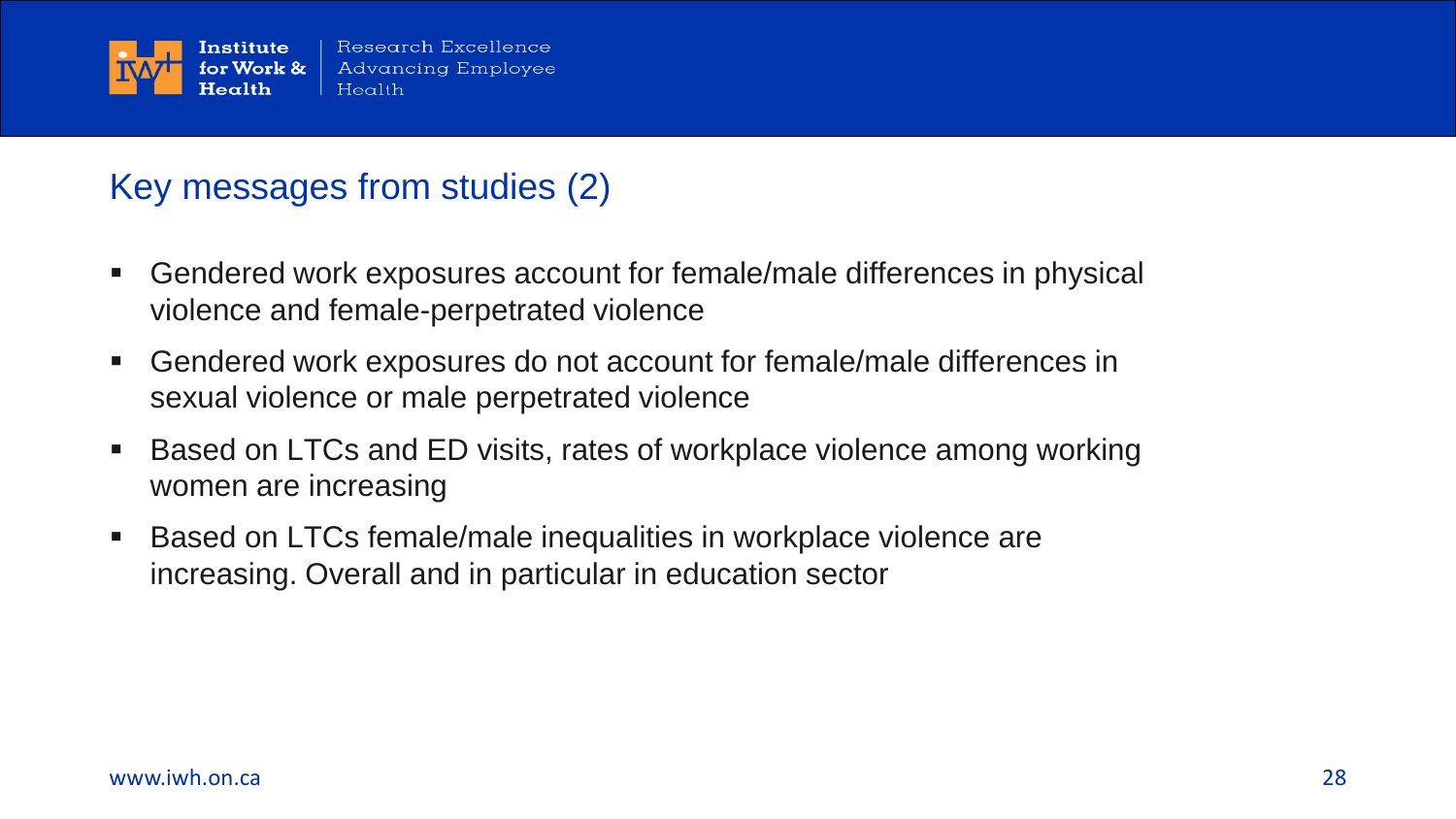

## Comparison of estimates of workplace violence by data source. Rate per 1000 FTEs (workers). Circa 2009 to 2014

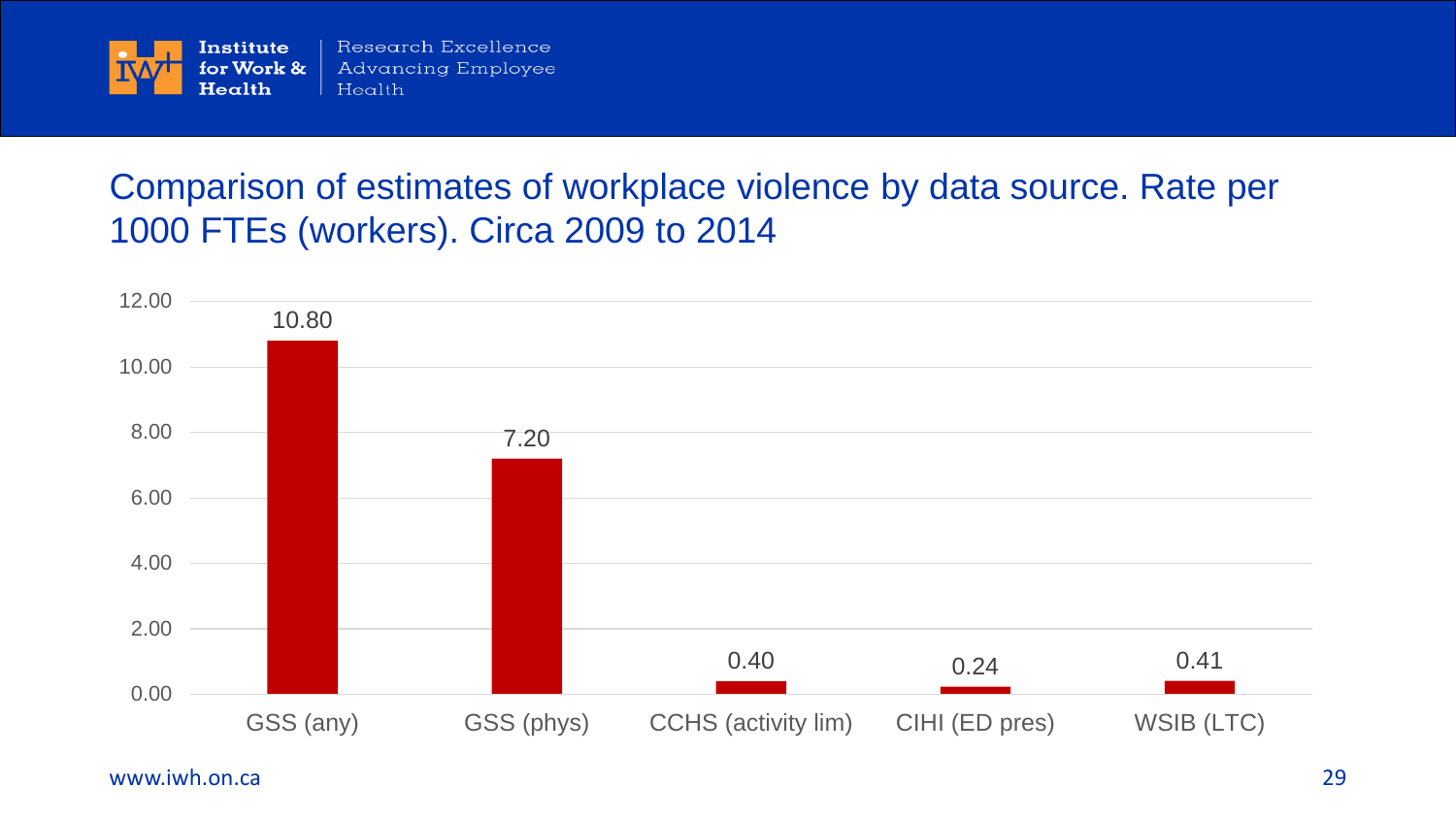

#### Comparing self-reported assault among nurses to workers' compensation claims rates in health care (2005). Per 100 workers/FTEs



2005 National Survey of the Work and Health of Nurses 2004-06 LTC rate estimates for health

care industry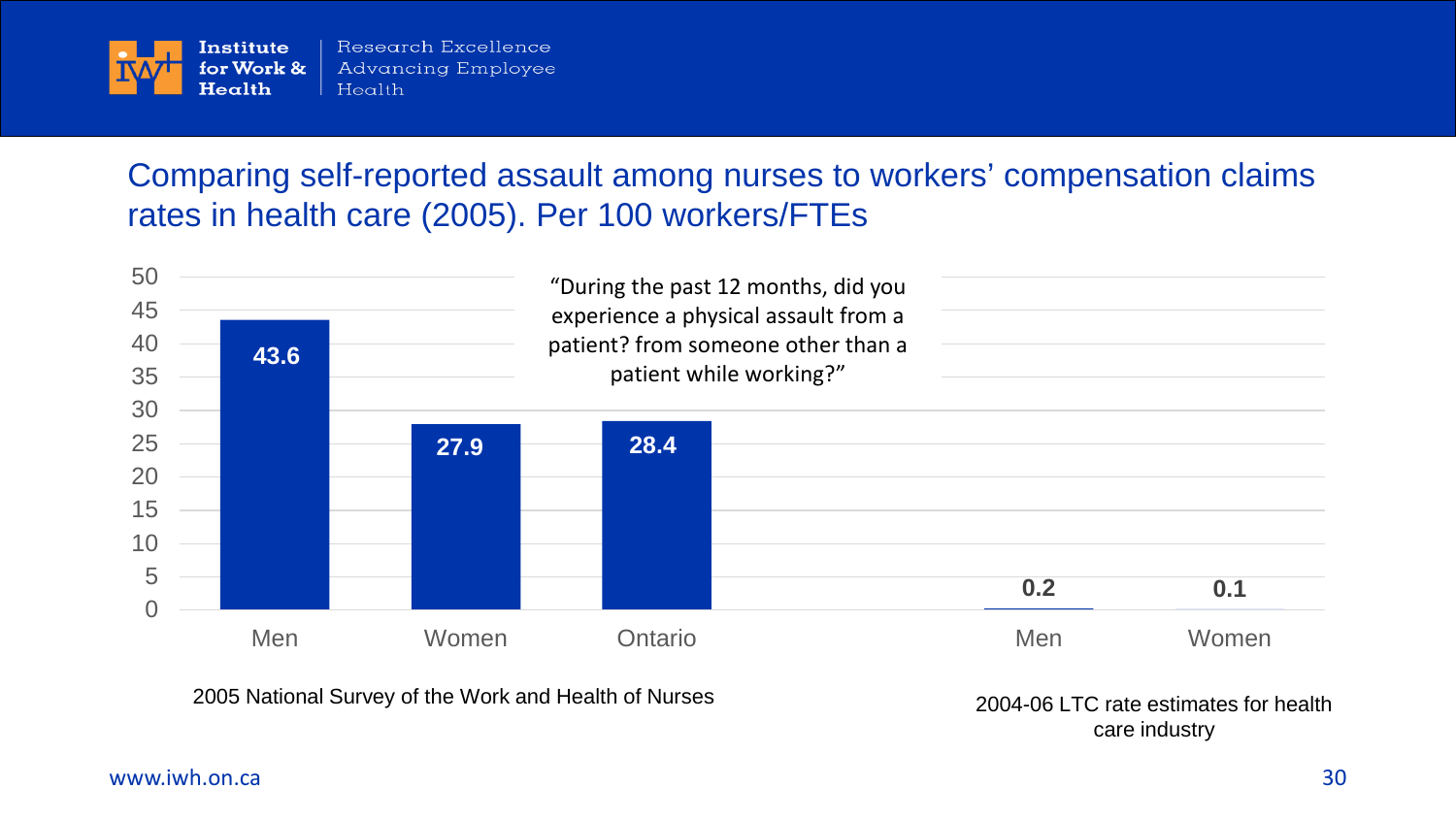



Created on October 31, 2017

"Insanity is doing things the way we've always done them and expecting different results."

**Albert Einstein** 

Number of workplace violence incidents (overall) is a new mandatory indicator for the Quality Improvement Plans (QIPs). This indicator measures the number of workplace violence incidents against hospital workers. The Occupational Health and Safety Act, 1990 defines workplace violence as the exercise or attempted exercise of physical force by a person against a worker that causes or could cause physical injury, and/or a statement(s) or behaviour(s) that could be interpreted as a threat to exercise physical force against a worker in the workplace.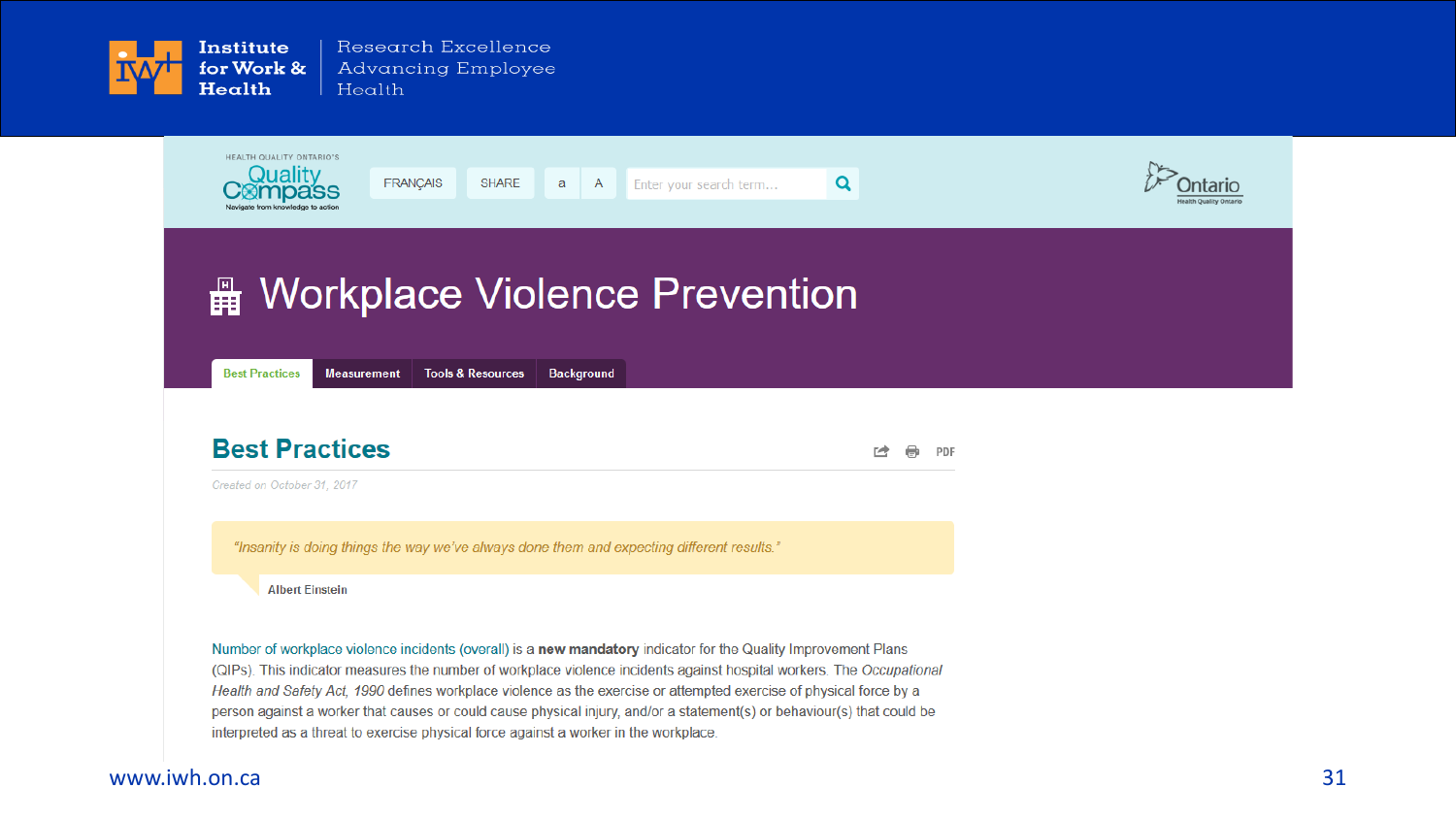## Hospital (or other workplace) reporting systems as an method to monitor workplace

|                             | <b>Arnetz et al</b><br>(2015)                                                                                              | Pompeii et al<br>(2016)                                                                       |
|-----------------------------|----------------------------------------------------------------------------------------------------------------------------|-----------------------------------------------------------------------------------------------|
| Target population           | Employees in 42 hospital units<br>within seven hospitals in Mid-west<br>United States (approximately<br>15,000 employees). | Two large hospital systems in Texas<br>and North Carolina (approximately<br>11,000 employees) |
| Num invited to participate  | 2,010                                                                                                                      | 11,000                                                                                        |
| Response rate (N)           | $22\%$ (N=446)                                                                                                             | 49% (N=5,385)                                                                                 |
| Types of violence examined  | All Types (violence or aggression)                                                                                         | Type II only (patient/visitor)<br>(assaults, attempted assault and<br>threats)                |
| <b>Experienced violence</b> | 62%                                                                                                                        | 39%                                                                                           |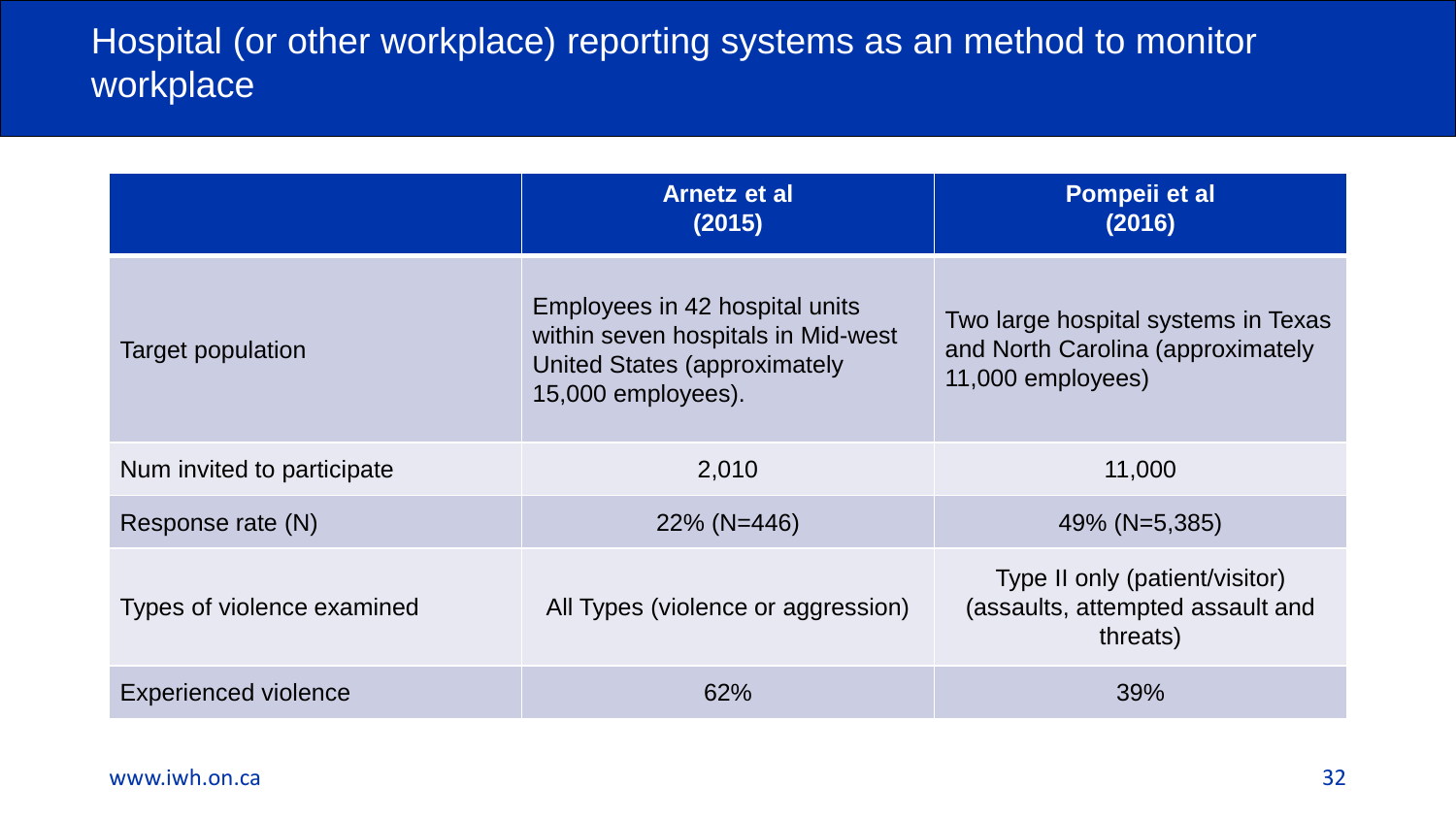

## Hospital (or other workplace) reporting systems as an method to monitor workplace

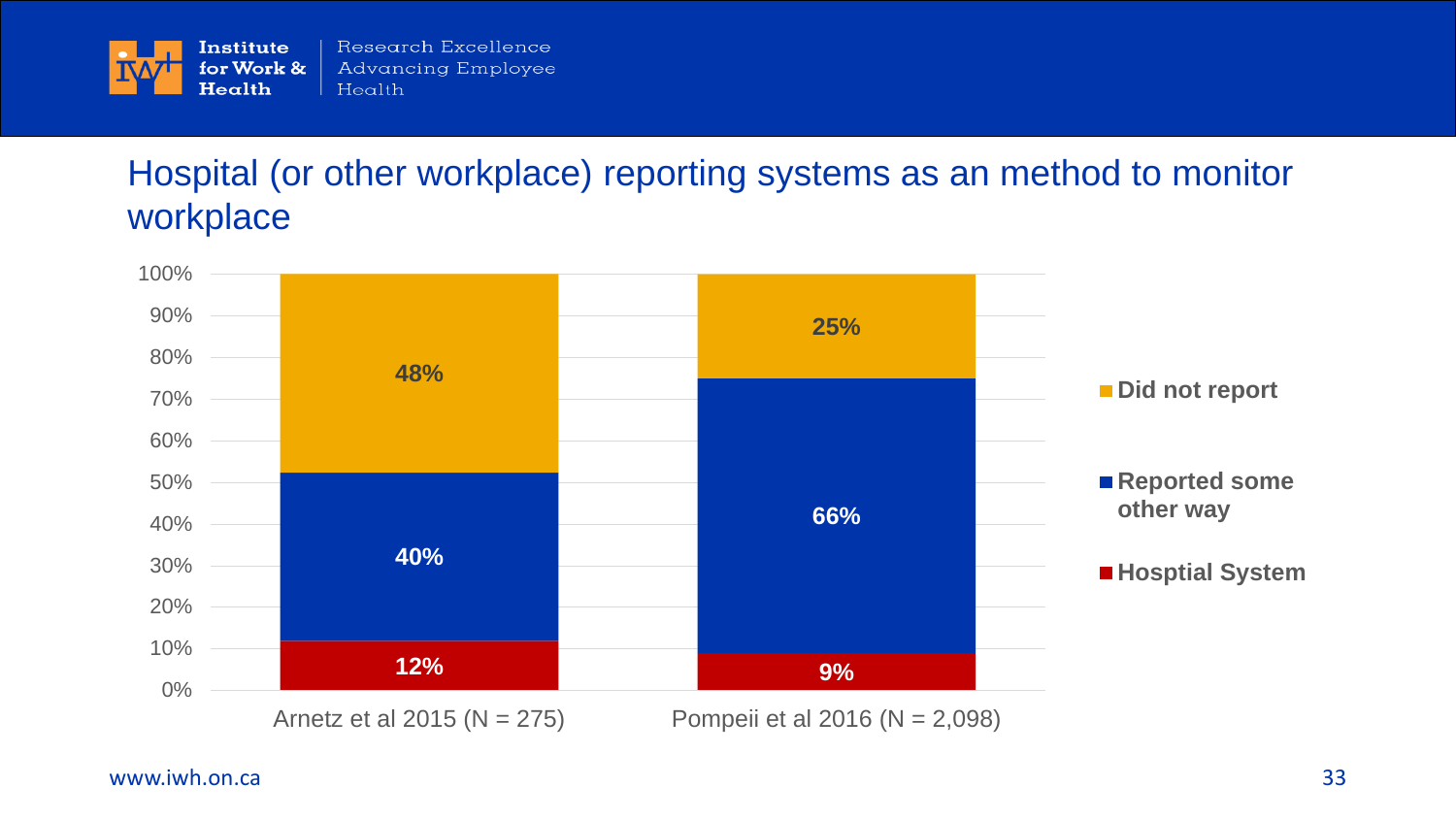

#### Surveillance of workplace violence in Ontario



Scientific results inevitably involve functional relations among measured variables, and the science of [discipline/subject area] can progress no faster than the measurement of its key variables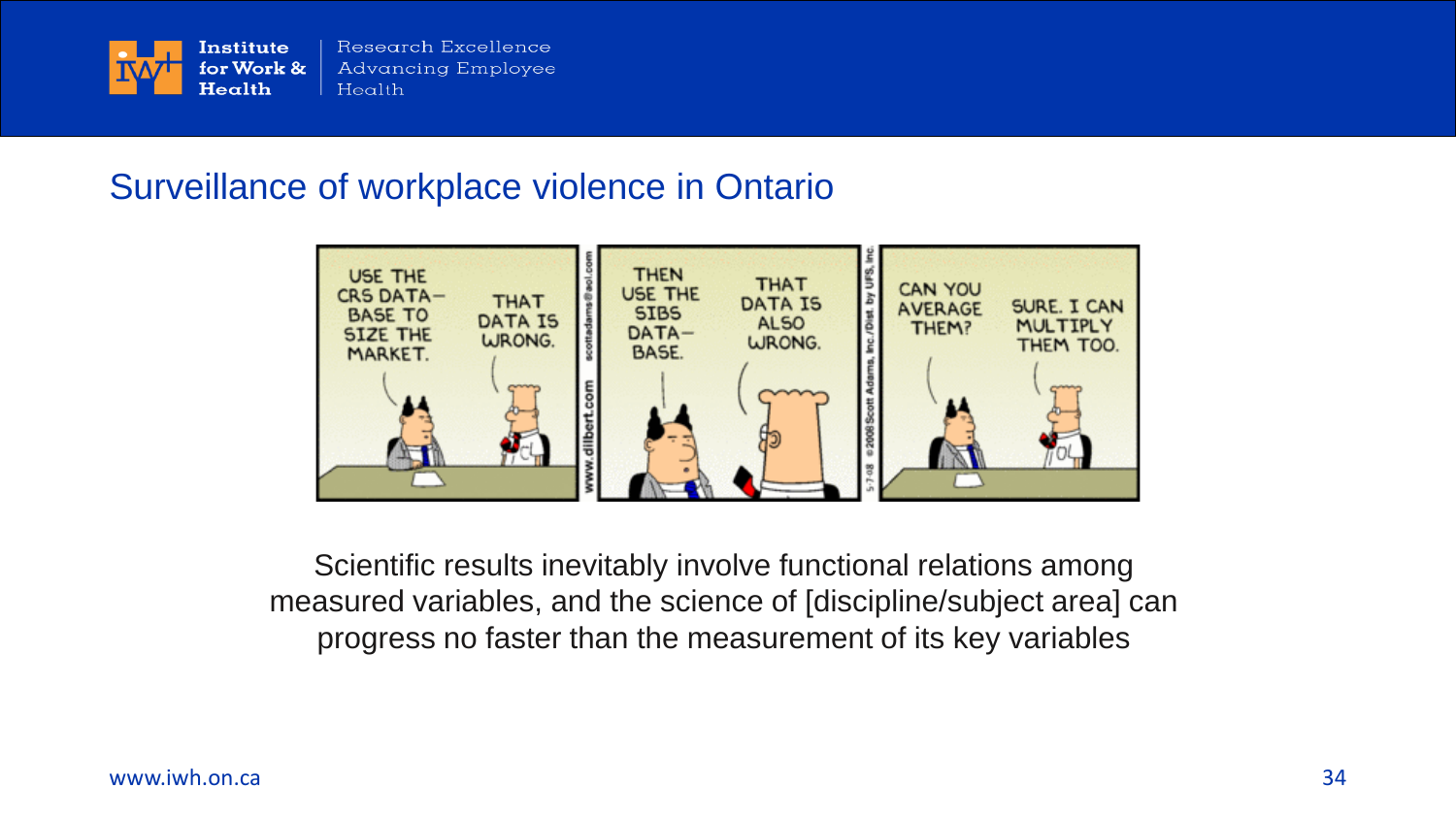

# Concluding comments

- Rates of workplace violence (that results in ED visits or lost-time claims) are increasing in Ontario.
	- − Largest increase among women in education sector
- We need to develop better systems for the surveillance of workplace violence.
	- − Identification of risk factors
	- − Evaluation of primary prevention efforts
	- − Information on self-reported workplace violence would enhance understanding time trends and differences between men and women by data source.
	- − May 22nd presentation on workplace violence reporting in six Ontario hospitals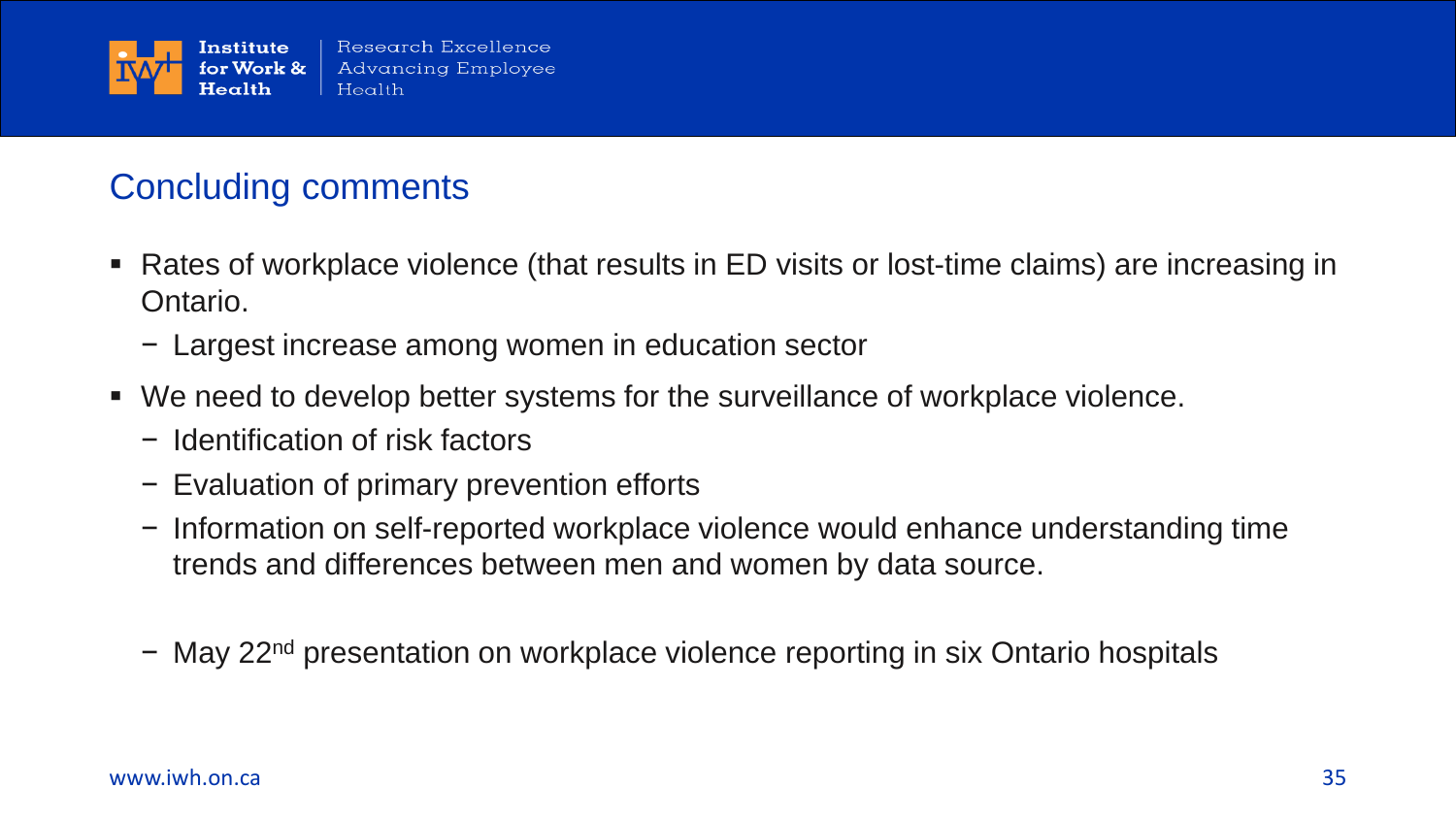

## **Keep up on evidence-based practices from IWH**



Sign up online for our monthly e-alerts, our quarterly newsletter, event notifications and more: [www.iwh.on.ca/e-alerts](http://www.iwh.on.ca/e-alerts)



Follow @iwhresearch on Twitter: [www.twitter.com/iwhresearch](http://www.twitter.com/iwhresearch)



Connect with us on LinkedIn: [www.linkedin.com/company/institute-for-work-and-health](http://www.linkedin.com/company/institute-for-work-and-health)



Subscribe to our YouTube channel: [www.youtube.com/iwhresearch](http://www.youtube.com/iwhresearch)